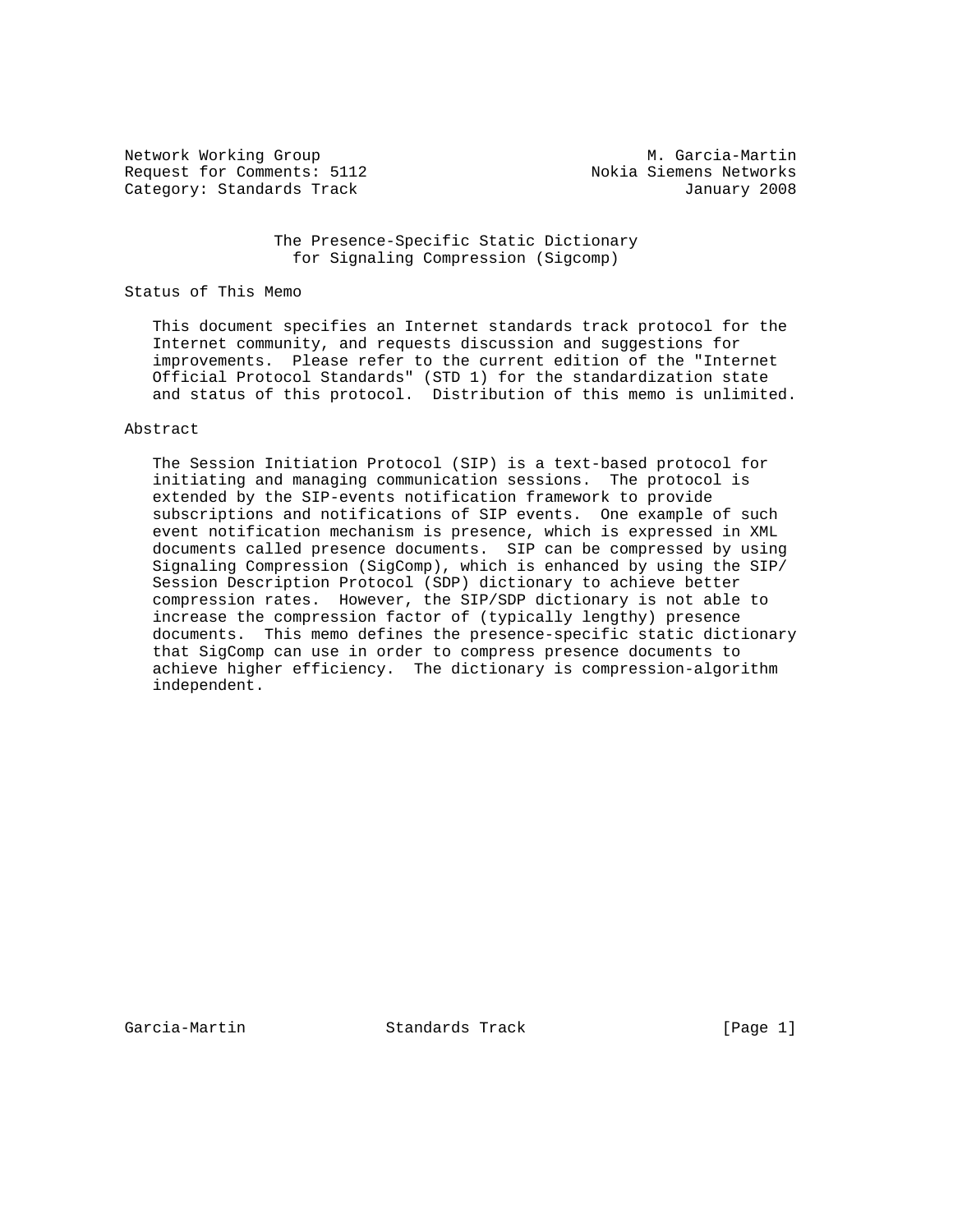Table of Contents

| 4. Binary Representation of the Presence-Specific Static |  |
|----------------------------------------------------------|--|
|                                                          |  |
|                                                          |  |
|                                                          |  |
| Appendix A. Input Strings to the Presence-Specific       |  |
|                                                          |  |
|                                                          |  |
|                                                          |  |
|                                                          |  |

## 1. Introduction

 The Session Initiation Protocol (SIP) [4] is extended by the SIP-events framework [5] to provide subscriptions and notifications of SIP events. One example of such an event-notification mechanism is presence. The presence information is typically carried in Extensible Markup Language (XML) [22] documents that are compliant with a given XML schema [23]. The Presence Information Data Format (PIDF) [8] defines the format for the basic presence document that supplies presence information. Typically, PIDF is used in combination with other extensions to provide a richer user experience, among others: the Presence Data Model [10], Rich Presence Extensions to PIDF (RPID) [11], Contact Information in PIDF (CIPID) [12], the SIP Event Notification Extension for Resource Lists [19] and the SIP User Agent Capability Extensions to PIDF [20], or the Location Object in PIDF [16].

 Typically, presence documents can contain large amounts of data. The size of this data is dependent on the number of presentities that a watcher is subscribed to and the amount of information supplied by the presentity. This can impose a problem in environments where resources are scarce (e.g., low bandwidth links with high latency) and the presence service is offered at low or no cost. This is the case, e.g., of some wireless networks and devices. It is reasonable to try to minimize the impact of bringing the presence service to wireless networks under these circumstances.

 Work has been done to mitigate the impact of transferring large amounts of presence documents between endpoints. For example, the Partial PIDF [15] reduces the amount of data transferred between the endpoints.

Garcia-Martin Standards Track [Page 2]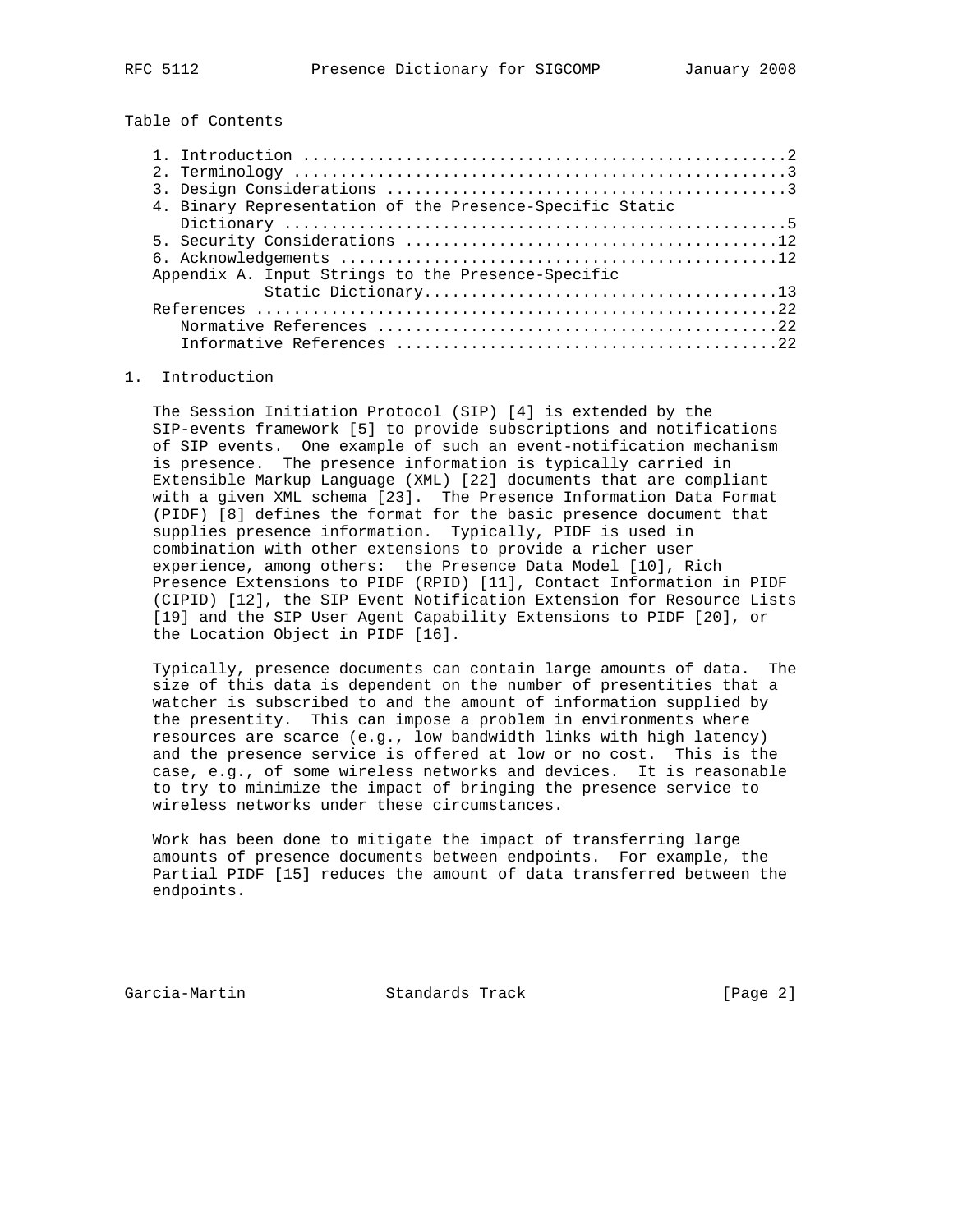On the other hand, the signaling compression mechanisms specified in the SigComp framework (RFC 3320) [2] provide a multiple compression/ decompression algorithm framework to compress and decompress text-based protocols, such as SIP. When compression is used in SIP, the compression achieves its maximum rate once a few message exchanges have taken place. This is due to the fact that the first message the compressor sends to the decompressor is only partially compressed, as there is not a previously stored state to compress against. As the goal is to compress as much as possible, it seems sensible to investigate a mechanism to boost the compression rate from the first message.

 RFC 3485 [7] defines a static dictionary for SIP [4] and SDP [9]. The dictionary is to be used in conjunction with SIP [4], SDP [9], and SigComp [2]. The static SIP/SDP dictionary constitutes a SigComp state that can be referenced in the first SIP message that the compressor sends out. The dictionary boosts the compression of SIP and SDP, but unfortunately does not have any effect in XML-based presence documents.

 It sounds reasonable to define a presence-specific static dictionary that can be used in conjunction with SIP and Sigcomp. This dictionary can coexist with the static SIP/SDP dictionary defined in RFC 3485 [7]. Sigcomp endpoints will initially announce the availability of one or both dictionaries until the other end acknowledges that it has received the announcement.

 Our initial simulations when developing this dictionary reveal that once the current mitigation mechanisms are applied (e.g., Sigcomp, partial notification, partial publication), a further compression factor of 10% can be achieved when Sigcomp uses the presence-specific static dictionary.

2. Terminology

 The key words "MUST", "MUST NOT", "REQUIRED", "SHALL", "SHALL NOT", "SHOULD", "SHOULD NOT", "RECOMMENDED", "MAY", and "OPTIONAL" in this document are to be interpreted as described in BCP 14, RFC 2119 [1] and indicate requirement levels for compliant implementations.

3. Design Considerations

 The presence-specific static dictionary is a collection of well-known strings that appear in most of the presence documents used by SIP. The dictionary is not a comprehensive list of reserved words, but it includes many of the strings that appear in presence documents.

Garcia-Martin Standards Track [Page 3]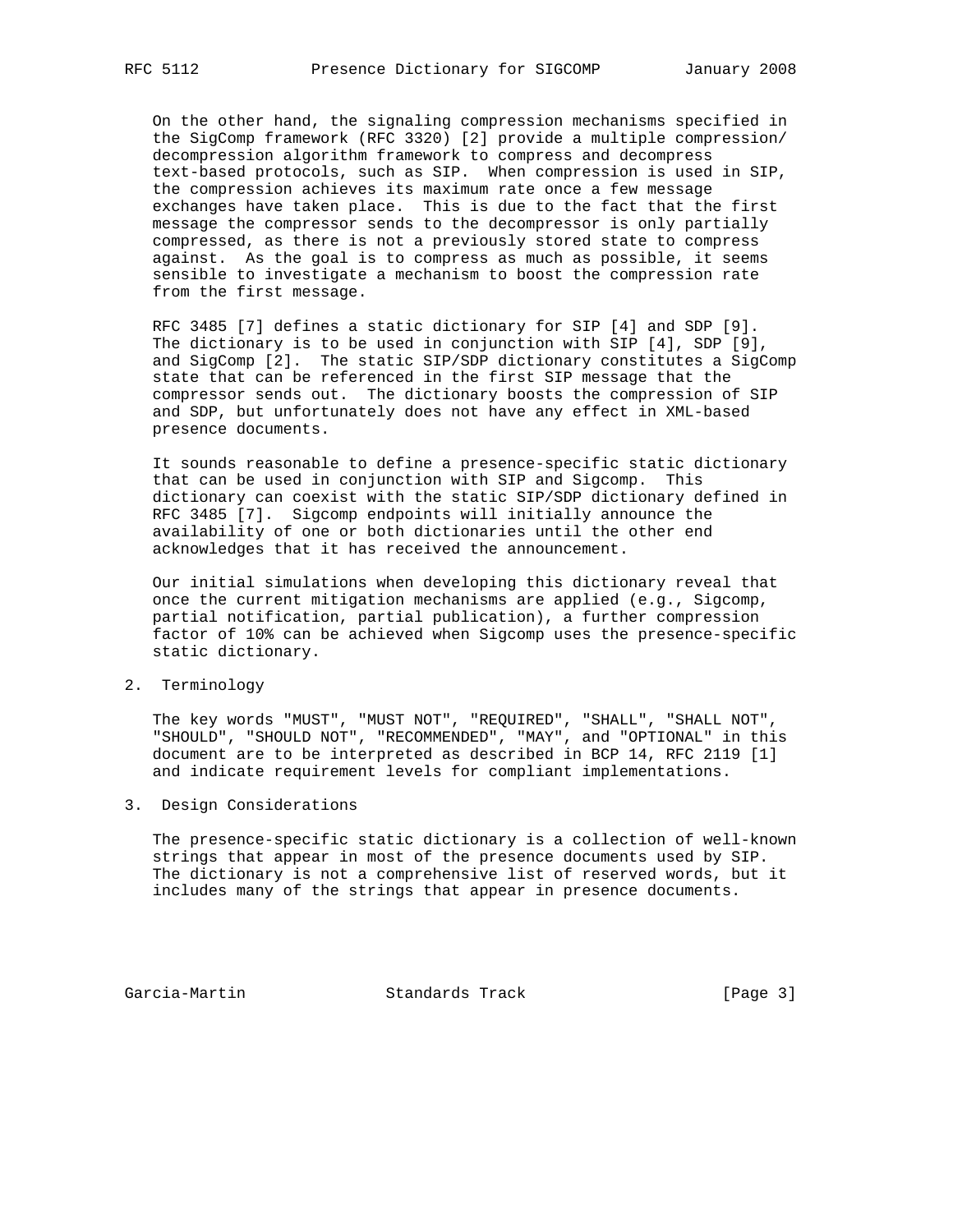The presence static dictionary is unique and MAY be available in SigComp implementations for SIP that support the presence service. The dictionary is not intended to evolve as presence evolves. It is defined once, and it stays as is forever. This solves the problems of updating, upgrading, and finding out the dictionary that is supported at the remote end when several versions of the same dictionary coexist.

 Appendix A contains the collection of strings that were contributed to the presence static dictionary. The appendix also includes references to the documents that define those strings.

 While this appendix is of an informative nature, Section 4 gives the normative binary form of the presence-specific static dictionary. This is the dictionary that is included in the SigComp implementation. This dictionary has been formed from the collection of individual dictionaries given in Appendix A.

 The input set is a collection of UTF-8 [6] encoded character strings. The appendix provides a table where each row represents an entry. Each entry contains the string that actually occurs in the dictionary, its priority (see below), its offset from the first octet and its length (both in hexadecimal), and one or more references that elucidate why this string is expected to occur in presence documents.

Note: Length in this document always refers to octets.

The columns in the table are described as follows:

String:

 represents the UTF-8 string that is inserted into the dictionary. Note that the quotes (") are not part of the string itself.

Pr:

 indicates the priority of this string within the dictionary. Some compression algorithms, such as DEFLATE [3], offer an increased efficiency when the most commonly used strings are located at the bottom of the dictionary. To facilitate generating a dictionary that has the most frequently occurring strings farther down at the bottom, we have decided to allocate a priority to each string in the dictionary. Priorities range from 1 to 5. A low value in the priority column (e.g., 1) indicates that we believe there is a high probability of finding the string in a presence document. A high value in the priority column (e.g., 5) indicates lower probability of finding the string in a presence document. This is typically the case for less frequent extensions or optional, infrequent XML elements or attributes.

Garcia-Martin Standards Track [Page 4]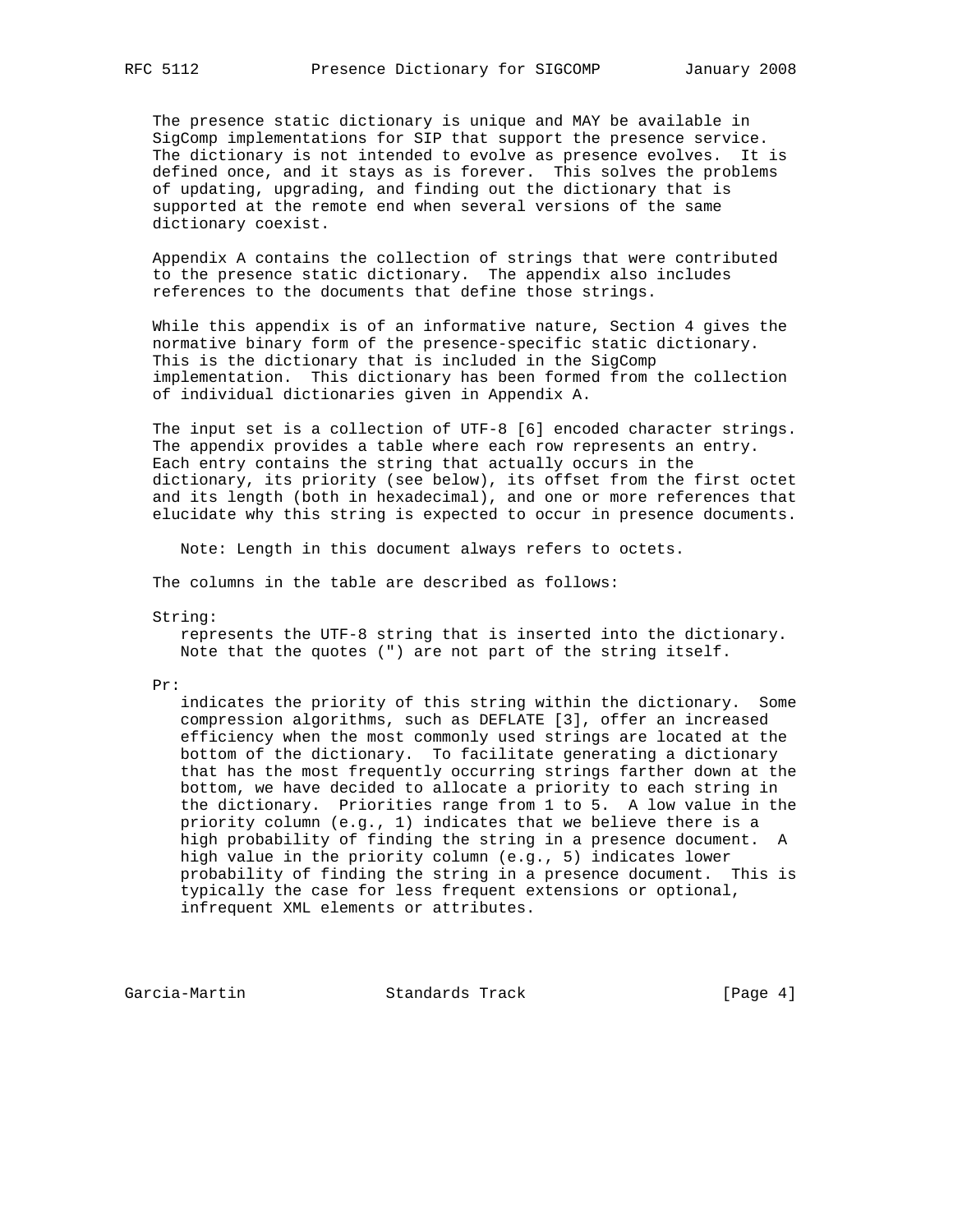$Off:$ 

 indicates the hexadecimal offset of the entry with respect to the first octet in the dictionary. Note that several strings in the collections can share space in the dictionary if they exhibit suitable common substrings.

Len:

the length of the string in octets in hexadecimal.

References:

 contains one or more references to the specification and the section within the specification where the string is defined. Note that the strings stored in the dictionary are case sensitive. (Again, the strings do not include the quotes ("), they are just shown here to increase the readability).

 There are a few design considerations that require a bit more explanation:

- o Due to the fact that most compression algorithms have a break-even point around three or four characters, we have selected those static strings of characters that consist of four or more characters.
- o When a string appears as an XML element in an XML document, it is typically surrounded by the '<' and '>' signs, such as in '<foo>'. It would have been natural to include the '<' and '>' signs of the element in each input string. However, we made the decision to omit the '<' and '>' signs because then we can easily reuse the same string for start-tags (e.g., <foo>), start-tags that contain attributes (e.g., <foo attr="myattr">), empty-element tags (e.g., <foo/>), and end-tags (e.g., </foo>).
- o Whenever there is an enumerated string, the string does not contain quotes, following the same pattern as any other input string.
- o In a few cases, we have decided to split a string that appears a few times into a few substrings. This is the case of Uniform Resource Names (URNs) in the IETF address space, because this allows the dictionary to reuse the same substring in various URN strings.
- 4. Binary Representation of the Presence-Specific Static Dictionary

 This section contains the binary form of the presence-specific static dictionary that is loaded into SigComp as a state.

Garcia-Martin Standards Track [Page 5]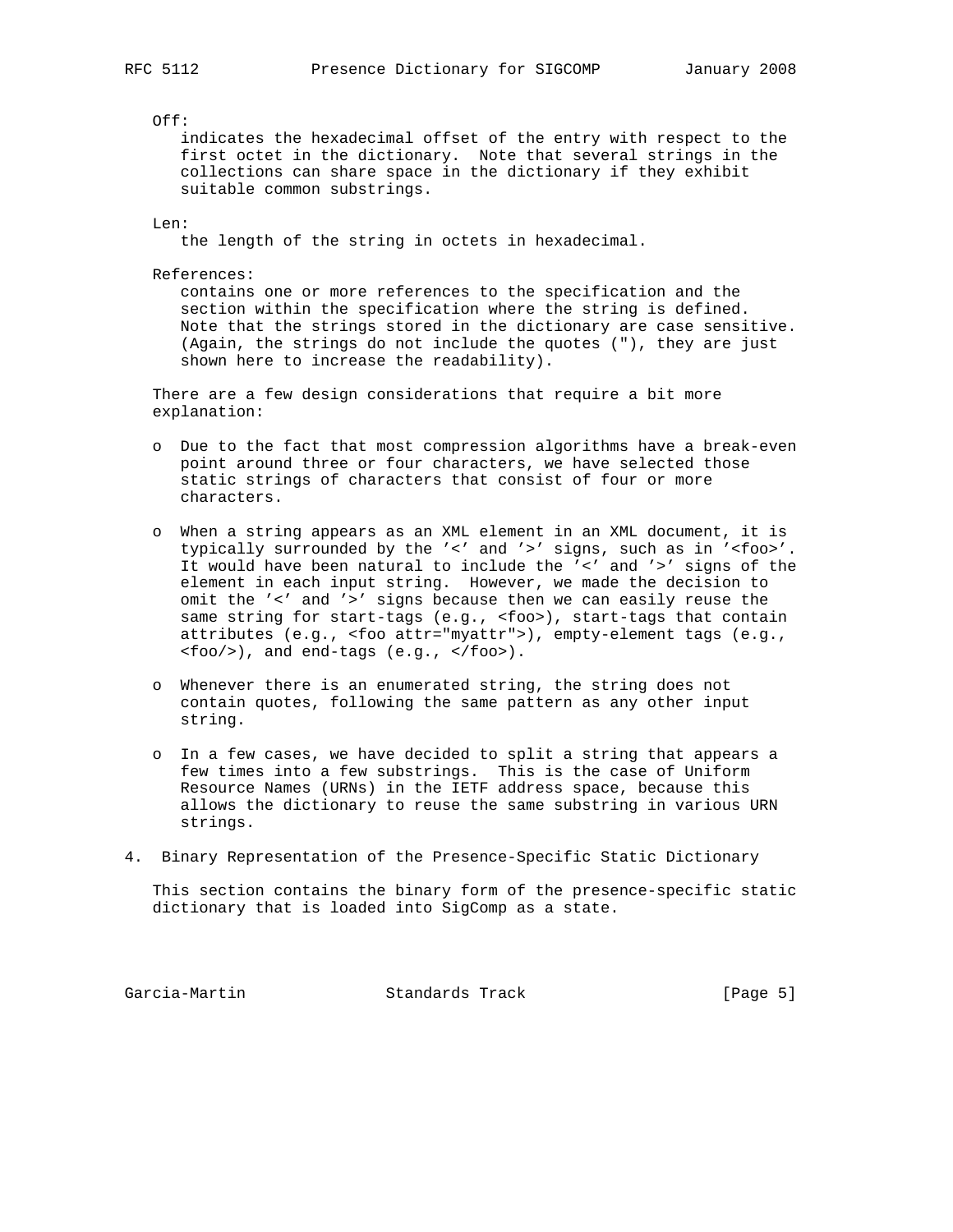The binary SigComp dictionary is composed of two parts, the concatenation of which serves as the state value of the state item: A string subset, which contains all strings in the contributing collections as a substring (roughly ordered such that strings with low priority numbers occur at the end), and a table subset, which contains pairs of length and offset values for all the strings in the contributing collections. In each of these pairs, the length is stored as a one-byte value, and the offset is stored as a two-byte value that has had 1024 added to the offset (this allows direct referencing from the stored value if the dictionary state has been loaded at address 1024).

 The intention is that all compression algorithms will be able to use the (or part of the) string subset, and some compression methods, notably those that are related to the LZ78 family, will also use the table in order to form an initial set of tokens for that compression method. The text below therefore gives examples for referencing both the table subset and the string subset of the dictionary state item.

 As defined in Section 3.3.3 in the Signaling Compression specification [2], a SigComp state is characterized by a certain set of information. For the presence-specific static dictionary, the information in the following table, Table 2, fully characterizes the state item.

Note that the string subset of the dictionary can be accessed using:

STATE-ACCESS (%ps, 6, 0, 0x0955, %sa, 0),

and the table subset can be accessed using:

STATE-ACCESS (%ps, 6, 0x0955, 0x043E, %sa, 0),

 where %ps points to Universal Decompressor Virtual Machine (UDVM) memory containing

0xd942297d0bb3

 and %sa is the desired destination address in UDVM memory with UDVM byte copying rules applied.

Garcia-Martin **Standards Track** [Page 6]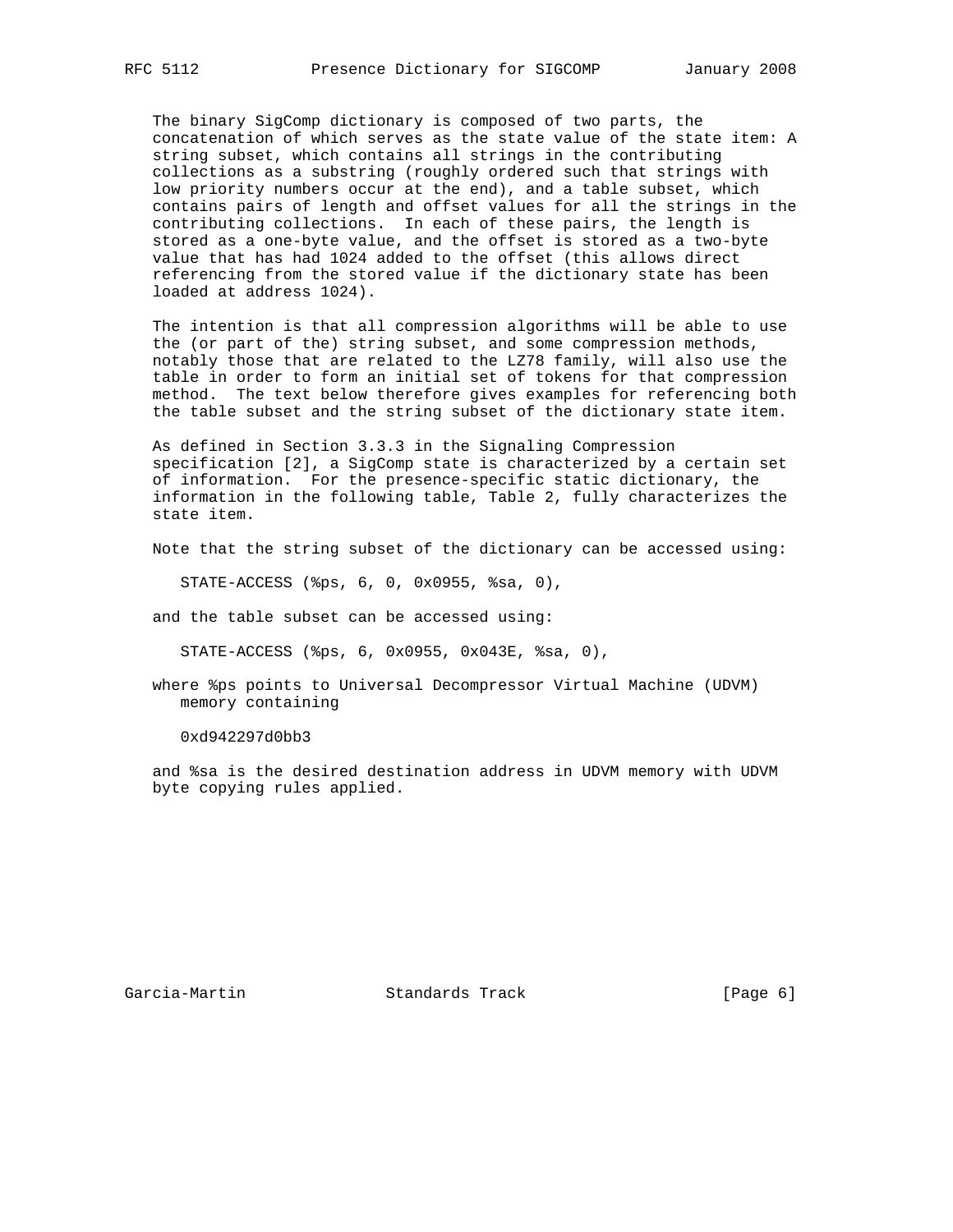If only a subset of the dictionary up to a specific priority is desired (e.g., to save UDVM space), the values for the third and forth operand in these STATE-ACCESS instructions can be changed to:

| Priorities   | String           | String          | Table  | Table           |
|--------------|------------------|-----------------|--------|-----------------|
| desired      | offset           | length          | offset | length          |
| 1 only       | $0 \times 07AB$  | 0x01AA          | 0x0955 | 0x0039          |
| $1 \ldots 2$ | $0 \times 06$ BE | 0x0297          | 0x0955 | 0x0066          |
| 1.3          | 0x035A           | 0x05FB          | 0x0955 | $0 \times 013E$ |
| $1 \ldots 4$ | $0 \times 0254$  | $0 \times 0701$ | 0x0955 | 0x01AA          |
| 15           | 0x0000           | 0x0955          | 0x0955 | 0x043E          |

## Table 1: Priority Table

The state item consists of the following elements:

 +----------------------+--------------------------------------------+ | Name | Value +----------------------+--------------------------------------------+ | state\_identifier | 0xd942297d0bb38fc01d6741d6b3b48157ac8e1be0 |  $\vert$  state\_length  $\vert$  0x0D93  $\vert$ | state\_address | 0 (not relevant for the dictionary) | | | state\_instruction | 0 (not relevant for the dictionary) | | minimum\_access\_lengt | 6 | | h | |  $|$  state\_value  $|$  Representation of the table of Figure 1 +----------------------+--------------------------------------------+

Table 2: State Item Table

 0000 636f 6e76 656e 7469 6f6e 2d63 656e 7465 convention-cente 0010 726d 696e 6174 6564 6570 7265 7373 6564 rminatedepressed 0020 6973 6775 7374 6564 696e 6475 7374 7269 isgustedindustri 0030 616c 6173 742d 696e 7075 743d 6875 6d69 alast-input=humi 0040 6c69 6174 6564 6f6d 6169 6e3d 6175 746f liatedomain=auto 0050 6d6f 6269 6c65 6375 7269 6f75 7370 6972 mobilecuriouspir 0060 6974 732d 494e 4450 7365 6e64 2d6f 6e6c its-INDPsend-onl 0070 7970 6174 6865 6174 6572 6573 746c 6573 ypatheaterestles 0080 736c 6565 7079 696e 2d70 6572 736f 6e61 sleepyin-persona 0090 6c6f 6e65 6c79 706c 6179 6675 6c6f 7765 lonelyplayfulowe 00A0 7274 6861 6e6e 6f79 6564 756e 636f 6d66 rthannoyeduncomf 00B0 6f72 7461 626c 6578 636c 7564 653d 636f ortablexclude=co 00C0 6e66 7573 6564 7661 6361 7469 6f6e 636c nfusedvacationcl 00D0 7562 7573 2d73 7461 7469 6f6e 6169 7263 ubus-stationairc 00E0 7261 6674 6869 7273 7479 636f 7572 6965 rafthirstycourie

Garcia-Martin **Standards Track** [Page 7]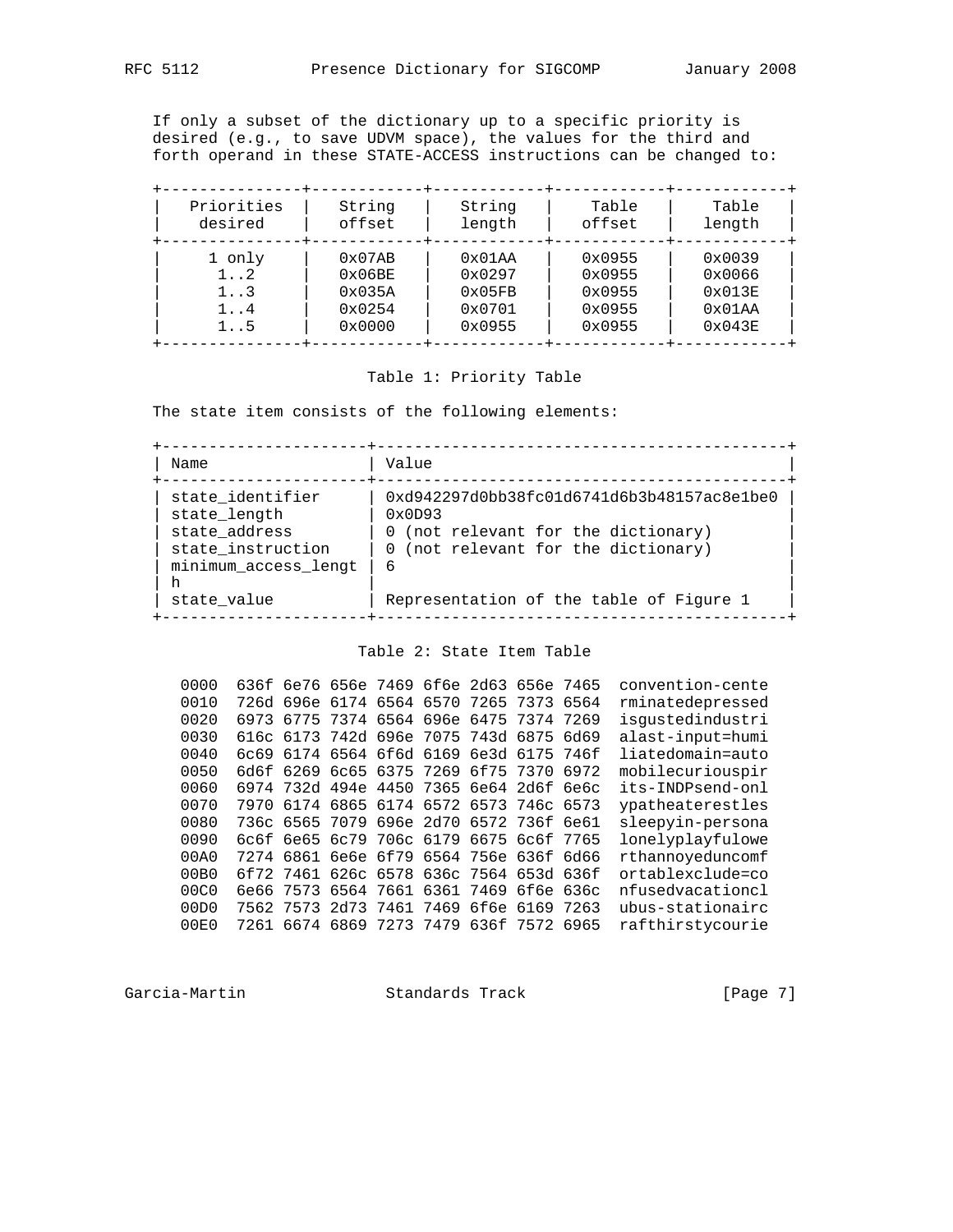| RFC |  |
|-----|--|
|     |  |

| 00F0         |           |                     |                | 7265 6a65 6374 6564 6869 7374 696e 666f |                   |                     |                |              | rejectedhistinfo                     |
|--------------|-----------|---------------------|----------------|-----------------------------------------|-------------------|---------------------|----------------|--------------|--------------------------------------|
| 0100         |           |                     |                | 6666 6963 6572 656d 6f76 653d 6172      |                   |                     |                | 656e         | fficeremove=aren                     |
| 0110         |           |                     |                | 6162 6c65 643d 5245 4645 5245           |                   |                     | 4749           | 5354         | abled=REFEREGIST                     |
| 0120         | 4552      |                     |                | 7761 6974 696e 6772                     |                   | 756d 7079           |                | 7072         | ERwaitingrumpypr                     |
| 0130         |           | 6566 6978           | 3d68           | 616c 6672 6569 6768                     |                   |                     |                | 746d         | efix=halfreightm                     |
| 0140         |           | 6561 6e67           |                | 7279 5355 4253 4352                     |                   |                     | 4942           | 4570         | eangrySUBSCRIBEp                     |
| 0150         | 726f      | 7661                | 7469           | 6f6e 696e 636c                          |                   |                     | 7564           | 653d         | rovationinclude=                     |
| 0160         | 6170      | 7072                | 6f76           | 6564 686f 6c69                          |                   |                     | 6461           | 7975         | approvedholidayu                     |
| 0170         | 6e6b 6e6f |                     | 776e           | 7061                                    | 726b 696e         |                     | 674d           | 4553         | nknownparkingMES                     |
| 0180         |           | 5341 4745           | 776f           | 7272 6965                               |                   | 6468                | 756d 626c      |              | SAGEworriedhumbl                     |
| 0190         |           |                     |                | 6564 6169 7270 6f72 7461                |                   |                     | 7368 616d 6564 |              | edairportashamed                     |
| 01A0         |           | 706c 6179 696e 6750 |                |                                         | 5542              | 4c49                | 5348           | 6875         | playingPUBLISHhu                     |
| 01B0         | 6e67      |                     |                | 7279 6372 616e 6b79                     |                   |                     | 616d 617a 6564 |              | ngrycrankyamazed                     |
| 01C0         | 6166      |                     | 7261 6964 5550 |                                         | 4441              | 5445                | 4e4f           | 5449         | afraidUPDATENOTI                     |
| 01D0         |           |                     |                | 4659 494e 5649 5445 4341 4e43           |                   |                     | 454c           | 6672         | FYINVITECANCELfr                     |
| 01E0         |           |                     |                | 6965 6e64 706f 7374 616c 6661           |                   |                     | 6d69           | 6c79         | iendpostalfamily                     |
| 01F0         |           |                     |                | 7072 6973 6f6e 696e 5f61                |                   | 7765                | 6272           | 6176         | prisonin_awebrav                     |
| 0200         |           |                     |                | 6571 7569 6574 626f 7265 6450           |                   |                     | 5241           | 434b         | equietboredPRACK                     |
| 0210         |           | 7072 6f75           | 6466 6978      |                                         | 6564 686f         |                     | 7465           | 6c68         | proudfixedhotelh                     |
| 0220         | 6170      |                     | 7079 6361 6665 |                                         | 6369              | 643d 6261           |                | 6e6b         |                                      |
| 0230         | 6d69      |                     | 6e3d 6177      | 6179                                    | 6d61              | 783d 6d65           |                | 616c         | appycafecid=bank                     |
| 0240         | 6275      | 7379                | 776f           | 726b                                    | 7572              | 6e3d 636f           |                |              | min=awaymax=meal<br>busyworkurn=cold |
| 0250         | 6875      |                     |                | 7274 6a65 616c 6f75                     |                   | 7370 6972           |                | 6c64<br>6974 |                                      |
|              |           |                     |                |                                         |                   |                     | 7665           |              | hurtjealouspirit                     |
| 0260         |           | 732d 7573 6572      |                | 2d70                                    | 726f 676f<br>2d73 |                     |                | 726e         | s-user-progovern                     |
| 0270<br>0280 | 6d65      |                     |                | 6e74 7261 696e                          |                   | 7461                | 7469           | 6f6e         | mentrain-station                     |
|              |           | 6f72 6566 6572      |                | 7375                                    | 6273              | 6372 6962           |                | 6566         | orefersubscribef                     |
| 0290         |           | 6f72 6574           | 7261 6e73      |                                         | 6d69              | 7373                | 696f           | 6e2d         | oretransmission-                     |
| 02A0         | 616c 6c6f |                     | 7765           | 6475                                    | 7261              | 7469                | 6f6e           | 2d73         | alloweduration-s                     |
| 02B0         |           | 7562 7363           |                | 7269 6265 643d 6869 6768                |                   |                     |                | 6572         | ubscribed=higher                     |
| 02C0         |           | 7468 616e           | 7869 6f75      |                                         | 7365              | 7276                | 6963           | 652d         | thanxiouservice-                     |
| 02D0         | 6465      | 7363                | 7269           |                                         |                   | 7074 696f 6e3d 6272 |                | 6561         | description=brea                     |
| 02E0         | 6b66      | 6173                | 7461           | 6469                                    | 756d 7367         |                     | 2d74           | 616b         | kfastadiumsg-tak                     |
| 02F0         | 6572      | 656d 6f72           |                | 7365                                    | 6675 6c6c         |                     | 3a63           | 6976         | eremorsefull:civ                     |
| 0300         | 6963      | 4c6f                | 636f           | <b>6e66</b>                             | 6572              | 656e                | 6365           | 7175         | icLoconferencequ                     |
| 0310         | 616c      |                     | 7374 7265      | 7373                                    | 6564              | 7761                | 7465           | 7263         | alstressedwaterc                     |
| 0320         | 7261      |                     | 6674 6572      | 616e 6765                               |                   | 3a62                | 6173           | 6963         | rafterange:basic                     |
| 0330         |           | 506f 6c69 6379      |                |                                         | 636c 6563 6f75    |                     | 6e74           | 7279         | Policyclecountry                     |
| 0340         | 6368      |                     |                | 616e 6765 6475 6e74 696c                |                   |                     | 3d61           | 6464         | changeduntil=add                     |
| 0350         | 6564      | 7572 693d           |                | 7768                                    | 6174 7065         |                     | 726d 616e      |              | eduri=whatperman                     |
| 0360         |           | 656e 742d 6162      |                | 7365 6e63 656d 6261                     |                   |                     |                | 7272         | ent-absencembarr                     |
| 0370         |           |                     |                | 6173 7365 6465 6163 7469 7661 7465 6469 |                   |                     |                |              | assedeactivatedi                     |
| 0380         |           |                     |                | 7374 7261 6374 6564 696e 6e65 7276 6f75 |                   |                     |                |              | stractedinnervou                     |
| 0390         |           |                     |                | 7365 6c66 696c 7465                     |                   | 7265 6c69           | 6576 6564      |              | selfilterelieved                     |
| 03A0         |           | 666c 6972 7461      |                | 7469                                    |                   | 6f75 7361           | 6765           | 2d72         | flirtatiousage-r                     |
| 03B0         |           | 756c 6573 6572      |                | 7663                                    | 6170              | 7370                | 6865           | 7265         | uleservcapsphere                     |
| 03C0         |           | 6769 7374 7261      |                | 7469 6f6e                               |                   | 2d73                | 7461           | 7465         | gistration-state                     |
| 03D0         |           |                     |                | 3d62 6172 7269 6e67 2d73                |                   | 7461                | 7465           | 7874         | =barring-statext                     |
| 03E0         |           |                     |                | 6572 6e61 6c2d 7275 6c65 7365           |                   |                     | 7469 6d65      |              | ernal-rulesetime                     |

[Page 8]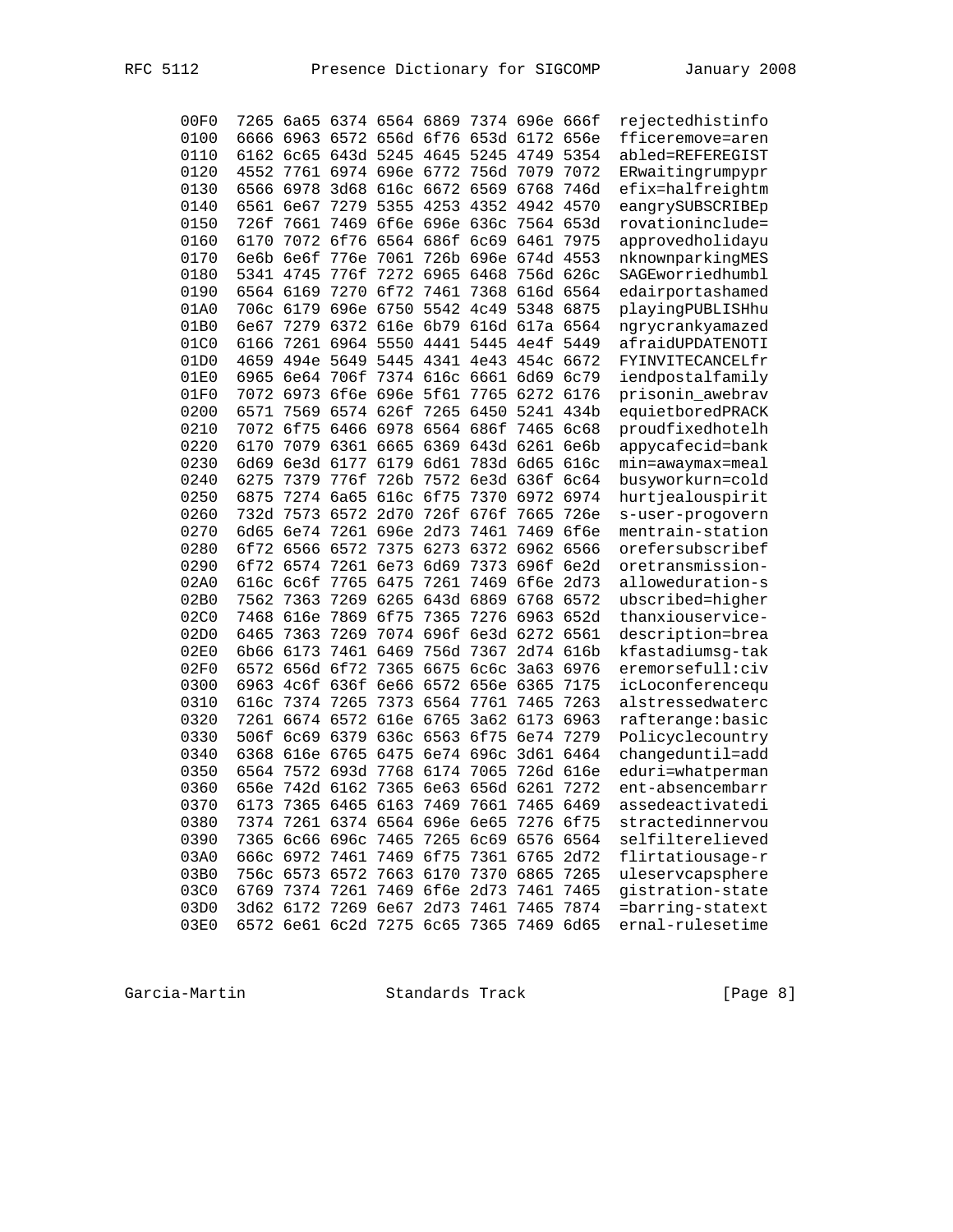| 03F0 | 2d6f        | 6666 |                     | 7365 7464 6961 6c6f 6769 6e5f           |                     |           |           |      | -offsetdialogin    |
|------|-------------|------|---------------------|-----------------------------------------|---------------------|-----------|-----------|------|--------------------|
| 0400 | 6c6f        | 7665 |                     | 7272 6964 696e 672d 7769                |                     |           |           | бсбс | loverriding-will   |
| 0410 | 696e        | 676e | 6573                |                                         | 7370 6563 7461      |           | 746f      | 7265 | ingnesspectatore   |
| 0420 | 7369        | 6465 |                     | 6e63 6576 656e                          |                     | 742d 7061 |           | 636b | sidencevent-pack   |
| 0430 | 6167        | 6573 | 7570                | 6572                                    | 7669                | 736f      | 7265      | 7374 | agesupervisorest   |
| 0440 | 6175        | 7261 | 6e74                | 7275                                    | 636b                | 706c      | 6d6f      | 6269 | aurantruckplmobi   |
| 0450 | <b>6c69</b> | 7479 | 6a6f                | 696e                                    | 6170                | 7072      | 6f70      | 7269 | lityjoinappropri   |
| 0460 | 6174        | 6576 | 656e                | 746c                                    | 6973                | 7465      | 6572      | 696e | ateventlisteerin   |
| 0470 | 6769        | 7665 | 7570                |                                         | 7269 6e63           | 6970      | 616c      | 616e | giveuprincipalan   |
| 0480 | 6775        | 6167 | 6573                |                                         | 6368 656d 6573      |           | 7361      | 6765 | guageschemessage   |
| 0490 | 2d73        | 756d | 6d61                | 7279                                    | 706c                | 6163      | 652d      | 6f66 | -summaryplace-of   |
| 04A0 | 2d77        | 6f72 | 7368                | 6970                                    | 6c61                | 6365      | 2d74      | 7970 | -worshiplace-typ   |
| 04B0 |             |      | 653d 3a74 696d 6564 |                                         | 2d73                | 7461      | 7475      | 732d | e=:timed-status-   |
| 04C0 | 6963        | 6f6e | 7374                |                                         | 7275 6374 696f 6e65 |           |           | 7574 | iconstructioneut   |
| 04D0 | 7261        |      | 6c49 4e46           |                                         | 4f50 5449 4f4e 5369 |           |           | 656d | ralINFOPTIONSiem   |
| 04E0 | 656e        |      | 732d 5254           |                                         | 502d 5374 6174      |           | 7365      | 7276 | ens-RTP-Statserv   |
| 04F0 | 6963        | 652d | 6964                | <b>6c65</b>                             |                     | 2d74 6872 | 6573      | 686f | ice-idle-thresho   |
| 0500 | 6c64        | 3d70 | 7562                | 6c69                                    | 632d                | 7472      | 616e      | 7370 | ld=public-transp   |
| 0510 | 6f72        | 746f | 6f62                | 7269                                    | 6768                | 7472      | 6967      | 6765 | ortoobrightrigge   |
| 0520 | 7265        | 736f | 7572                | 6365                                    | $3d$ 3a             | 6765      | 6f70      | 7269 | resource=:geopri   |
| 0530 | 7631        | 3030 | 7265                | 6c61                                    | 7469                | 6f6e      | 7368      | 6970 | v100relationship   |
| 0540 | 6f63        | 2d73 | 6574                | 7469                                    | 6e67                | 7375      | 7270      | 7269 | oc-settingsurpri   |
| 0550 | 7365        | 6461 | 726b                |                                         | 7572 6e3a           |           | 6f6d 613a | 786d | sedarkurn:oma:xm   |
| 0560 | 6c3a        | 7072 | 733a                |                                         | 7069 6466           |           | 3a6f 6d61 | 2d70 | $l:prs:pidf:oma-p$ |
| 0570 | 7265        | 7365 |                     | 6e74 6174 696f 6e6f                     |                     |           | 6973      | 793a | resentationoisy:   |
| 0580 | 7369        | 6d70 | 6c65                |                                         | 2d66 696c           | 7465      | 722d      | 7365 | simple-filter-se   |
| 0590 | 7469        | 6d65 | 6f75                |                                         | 7464 6f6f           | 7273      | 6368      | 6f6f | timeoutdoorschoo   |
| 05A0 | 6c70        | 6172 | 7469                |                                         | 616c 6f63           |           | 6174 696f | 6e2d | lpartialocation-   |
| 05B0 | 696e        | 666f |                     | 726d 6174 696f                          |                     | 6e61      | 6d65      | 6574 | informationameet   |
| 05C0 | 696e        | 6763 | 616c                | 6d65                                    | 7468                | 6f64      | 7374      | 6f72 | ingcalmethodstor   |
| 05D0 | 6574        | 656e | 7469                | 6f6e                                    | 2d65                | 7870      | 6972      | 793a | etention-expiry:   |
| 05E0 | 7761        | 7463 | 6865                |                                         | 7269 6e66           | 6f66      | 6665      | 6e64 | watcherinfoffend   |
| 05F0 | 6564        | 636f | 6e74                | 726f                                    | 6c6f                |           | 6f6b 696e | 672d | edcontrolooking-   |
| 0600 | 666f        | 722d | 776f                |                                         | 726b 696e 6777      |           | 6174      | 6368 | for-workingwatch   |
| 0610 | 6572        | 2d6c | 6973                |                                         | 7472 6565           | 7470      | 6c61      | 6365 | er-listreetplace   |
| 0620 | 2d69        | 7366 | 6f63                | 7573                                    | 6f75                | 6e64      | 6572      | 7761 | -isfocusounderwa   |
| 0630 | 7968        |      | 6f6d 6570           | 6167                                    | 6570                | 7269      | 7661      | 6379 | yhomepageprivacy   |
| 0640 | 7761        | 7265 | 686f                | 7573                                    | 6572                | 2d69      | 6e70      | 7574 | warehouser-input   |
| 0650 | 7261        | 7665 |                     | 6c62 6f74 6865                          |                     | 7265      | 6365      | 6976 | ravelbothereceiv   |
| 0660 |             |      |                     | 652d 6f6e 6c79 3a72 6c6d 696e 7661 6c75 |                     |           |           |      | e-only:rlminvalu   |
| 0670 |             |      |                     | 653d 3a63 6170 736c 6565 7069 6e67 7569 |                     |           |           |      | e=:capsleepingui   |
| 0680 |             |      |                     | 6c74 7969 6e76 696e 6369 626c 6576 656e |                     |           |           |      | ltyinvincibleven   |
| 0690 |             |      |                     | 743d 6d6f 6f64 7970 6163 6b61 6765 3d70 |                     |           |           |      | t=moodypackage=p   |
| 06A0 |             |      |                     | 7269 6f72 6974 7976 6964 656f 6672 6f6d |                     |           |           |      | riorityvideofrom   |
| 06B0 |             |      |                     | 3d61 7564 696f 6361 7264 706f 733d 6175 |                     |           |           |      | =audiocardpos=au   |
| 06C0 |             |      |                     | 746f 6d61 7461 7070 6c69 6361           |                     |           | 7469 6f6e |      | tomatapplication   |
| 06D0 | 6f74        | 7375 |                     | 7070 6f72 7465                          |                     | 6465      | 7669      | 6365 | otsupportedevice   |
| 06E0 |             |      |                     | 4944 696d 7072 6573 7365                |                     | 6469      | 7361      | 7070 | IDimpressedisapp   |

 $[Page 9]$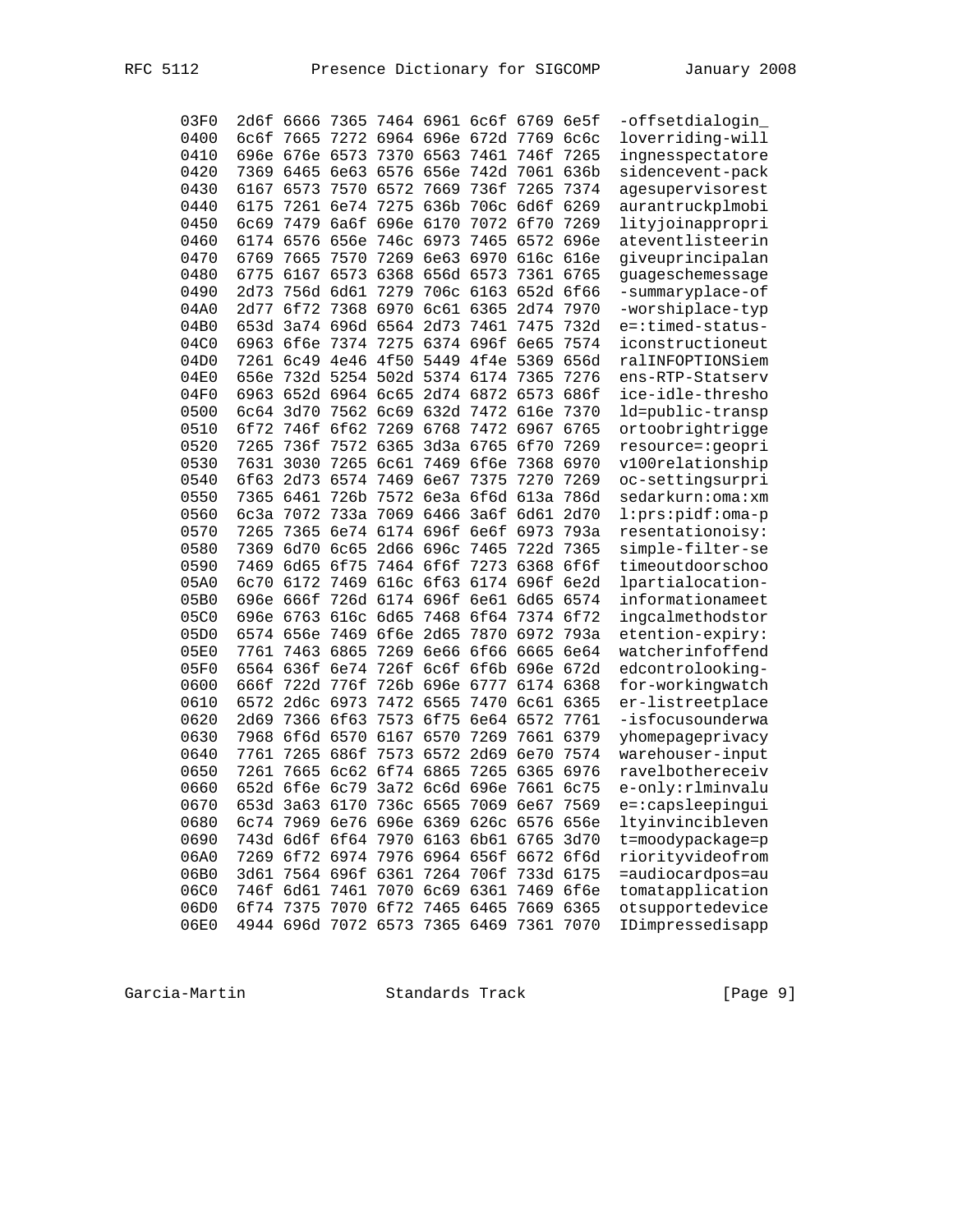| 06F0 |           |                     |           | 6f69 6e74 6564 6e6f 7465 2d77 656c 6c69 |                |                     |           |      | ointednote-welli                 |
|------|-----------|---------------------|-----------|-----------------------------------------|----------------|---------------------|-----------|------|----------------------------------|
| 0700 |           |                     |           | 6272 6172 793a 6461 7461 2d6d 6f64      |                |                     |           | 656c | brary:data-model                 |
| 0710 |           |                     |           | 6563 7472 6f6e 6963 6976 6963 4164 6472 |                |                     |           |      | ectronicivicAddr                 |
| 0720 | 6573      | 7361                | 7263      | 6173                                    | 7469 636f      |                     | 6e74 656e |      | essarcasticonten                 |
| 0730 | 7465      |                     |           | 6469 6e64 6967                          |                | 6e61 6e74 696d      |           | 6572 | tedindignantimer                 |
| 0740 | 6570      | 6c61 6365           |           | 7368                                    | 6f63           | 6b65                | 6463      | 6c61 | eplaceshockedcla                 |
| 0750 | 7373      | 6973                | 7461      |                                         | 6e74 696d 6573 |                     | 7461      | 6d70 | ssistantimestamp                 |
| 0760 | 726f      |                     |           | 7669 6465 642d 6279                     |                | 3a63                | 6970      | 6964 | rovided-by:cipid                 |
| 0770 |           |                     |           | 662d 6675 6c6c 5374 6174 653d 6163      |                |                     |           | 746f | f-fullState=acto                 |
| 0780 | 7265 6d6f |                     | 7665      |                                         |                | 6462 7573 696e 6573 |           | 7365 | removedbusinesse                 |
| 0790 |           | 7269 6f75           |           | 7365 6c3d 3a73 6368                     |                |                     | 656d 6178 |      | riousel=:schemax                 |
| 07A0 |           | 7661 6c75 653d 3a72 |           |                                         | 7069 6475      |                     | 726e      | 3a69 | value=:rpidurn:i                 |
| 07B0 |           | 6574 663a           | 7061      | 7261                                    | 6d73           | 3a78 6d6c           |           | 2d70 | etf:params:xml-p                 |
| 07C0 |           | 6174 6368           | 2d6f      | 7073                                    | 6563           |                     | 2d61 6772 | 6565 | atch-opsec-agree                 |
| 07D0 |           | 6172 6c79 2d73 6573 |           |                                         |                | 7369 6f6e 2d70      |           | 6174 | arly-session-pat                 |
| 07E0 |           |                     |           | 6963 6970 6174 696f 6e2d 7468 652d      |                |                     |           | 7068 | icipation-the-ph                 |
| 07F0 |           | 6f6e 6574           | 776f      | 726b 2d61                               |                | 7661 696c           |           | 6162 | onetwork-availab                 |
| 0800 |           | 696c 6974           | 7970      | 6572 666f                               |                |                     | 726d 616e | 6365 | ilityperformance                 |
| 0810 |           | 7863 6974 6564      |           | 7072 6563                               |                | 6f6e 6469           |           | 7469 | xcitedpreconditi                 |
| 0820 |           | 6f6e 6f72 6573      |           | 6f75                                    | 7263           | 652d 7072           |           | 696f | onoresource-prio                 |
| 0830 |           | 7269 7479 3d66 616c |           |                                         | 7365           | 7276 6963           |           | 652d | rity=falservice-                 |
| 0840 |           | 636c 6173           | 7372 6f6f |                                         | 6d75           |                     | 7374 556e | 6465 | classroomustUnde                 |
| 0850 | 7273      | 7461 6e64 6973      |           |                                         |                | 706c 6179           | 2d6e      | 616d | rstandisplay-nam                 |
| 0860 |           | 653d 696e           |           | 7374 616e 6365                          |                | 7874 656e           |           | 7369 | e=instancextensi                 |
| 0870 |           |                     |           | 6f6e 732d 6269 6e64 696e 6773           |                |                     | 6470      | 2d61 | ons-bindingsdp-a                 |
| 0880 |           |                     |           | 6e61 7474 656e 6461 6e74                |                | 7275                | 653a      | 7069 | nattendantrue:pi                 |
| 0890 | 6466      |                     |           | 2d64 6966 6672 7573                     |                | 7472                | 6174 6564 |      | df-diffrustrated                 |
| 08A0 |           | 7570 6c65 7870      |           | 6972                                    | 6174 696f      |                     | 6e3d 636f |      | uplexpiration=co                 |
| 08B0 |           | 6e74 6163           | 7469      |                                         | 7669 7469      | 6573                | 686f      | 7070 | ntactivitieshopp                 |
| 08C0 |           | 696e 672d 6172 6561 |           |                                         | 736f           | 6e3d 6170           |           | 706f | ing-areason=appo                 |
| 08D0 | 696e      | 746d 656e           |           | 7469                                    | 7479           | 3d61                | 7373      | 6f63 | intmentity=assoc                 |
| 08E0 | 6961      |                     |           | 7465 6e63 6f64 696e 673d 696e           |                |                     |           | 7465 | iatencoding=inte                 |
| 08F0 | 7265      |                     |           | 7374 6564 6576 6361                     |                | 7073                | 7461      | 7475 | restedevcapstatu                 |
| 0900 |           | 733d 6163           | 7469      | 7665                                    | 7273           | 696f                | 6e3d      | 7769 | s=activersion=wi                 |
| 0910 |           |                     |           | 6e66 6f70 656e 6469                     | 6e67 696e      |                     | 2d74      | 7261 | nfopendingin-tra                 |
| 0920 |           | 6e73 6974           | 7570 6c65 |                                         | 686f           | 7370                | 6974      | 616c | nsituplehospital                 |
| 0930 |           | 616e 673d 3c3f      |           | 786d 6c6e                               |                | 733d 7369           |           | 636b | ang= xmlns=sick</td              |
| 0940 |           |                     |           | 7072 6573 656e 6365 5554 462d 383f      |                |                     |           | 3e63 | presenceUTF-8?>c                 |
| 0950 | 6c6f      |                     |           | 7365 6405 0d34 080d 0609 0ce3           |                |                     |           | 070d | losed4                           |
| 0960 |           |                     |           | 4806 0d36 130b ab05 0965 070c d408      |                |                     |           | 0d40 | $H \ldots 6 \ldots .e \ldots .0$ |
| 0970 |           |                     |           |                                         |                |                     |           |      | $\# \ldots 5 \ldots \ldots$ ,    |
| 0980 |           |                     |           | 072b 040d 1206 0d4f 090c 2c04 0c89 040a |                |                     |           |      | . $+ \ldots 0 \ldots$ ,          |
| 0990 |           |                     |           | f609 0b57 0b0b 0508 0ada 060a da06 0489 |                |                     |           |      | . W                              |
| 09A0 |           |                     |           | 050b a604 0b94 0605 0507 0b3f 0e0b ba07 |                |                     |           |      | . ?                              |
| 09B0 |           |                     |           | 0b98 0a0c 8d09 0b6d 090c 8e0e 0c48 0a0c |                |                     |           |      | . m. H. .                        |
| 09C0 |           |                     |           | b21d 0956 0d0c 3806 07ba 0b08 b90b 07ec |                |                     |           |      | . V 8                            |
| 09D0 |           |                     |           | 060d 020a 0a46 0408 f406 0b6a 040a b60c |                |                     |           |      | . F j                            |
| 09E0 |           |                     |           | 0c55 080a 3104 0a92 080a 1b05 0ab1 0408 |                |                     |           |      | .u. .1.                          |

[Page 10]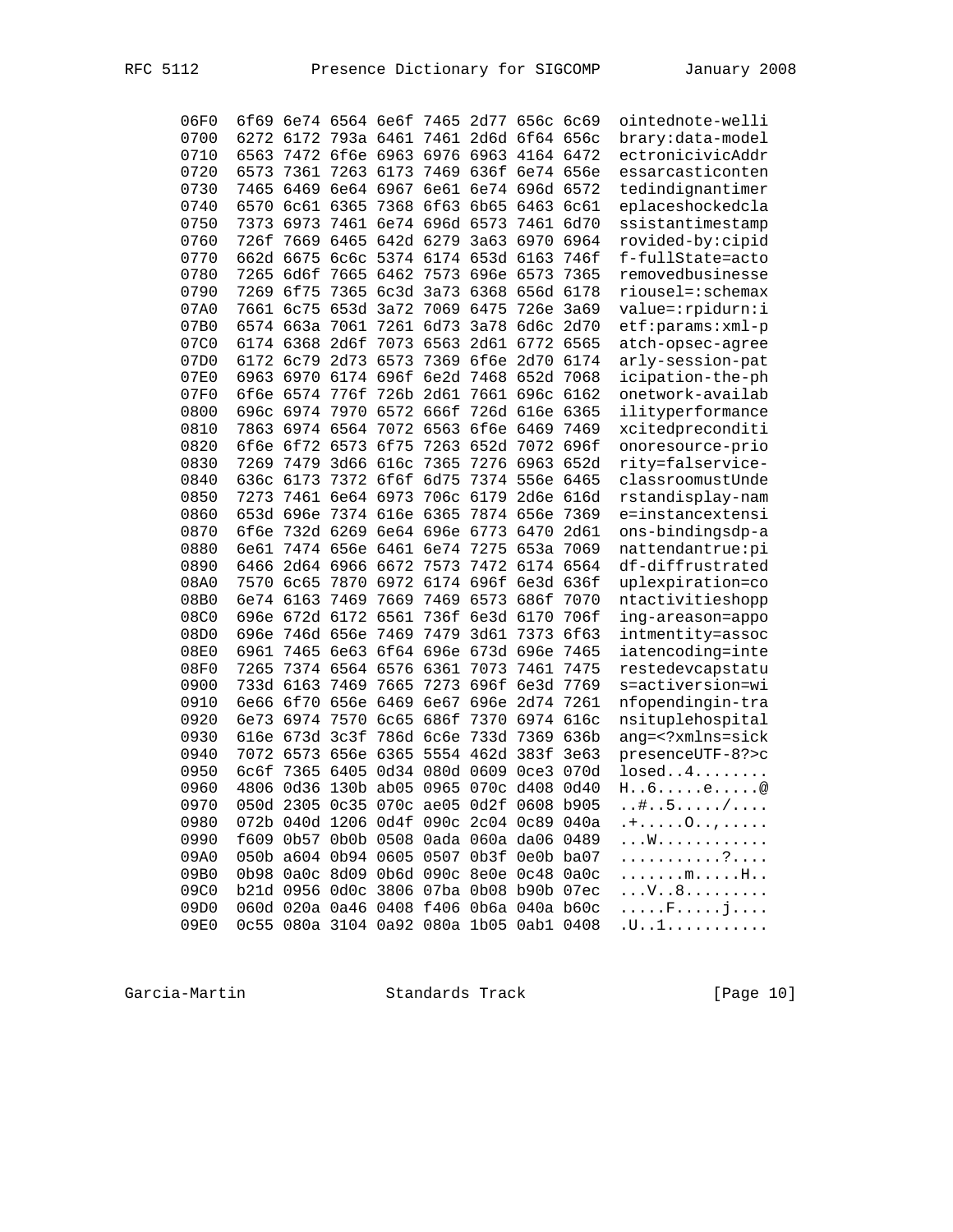| 09F0             |      |                          |           |                |                                    |      | c005 0a27 050a a705 0aac 040a ba04 07dc |                               | . <sup>,</sup>                                   |
|------------------|------|--------------------------|-----------|----------------|------------------------------------|------|-----------------------------------------|-------------------------------|--------------------------------------------------|
| 0A00             |      |                          |           |                | 0508 ad0a 0929 0a08 a705 0a56      |      | 050 <sub>b</sub>                        | 4d07                          |                                                  |
| 0A10             |      | 092a 0d09                |           | a70b 07a9      | 0609 c60b                          |      | 0b5f                                    | 0 <sub>c</sub> 0 <sub>9</sub> | .*. <u>.</u>                                     |
| 0A20             |      | df0b 09e0                |           |                | 0607 cb0c 0a0b 0909                |      | 2008                                    | 0a97                          | .                                                |
| 0A30             |      | 0709 e007                | 0cfb      |                | 060a 8c0e 097f                     |      | 0a09                                    | 870b                          | .                                                |
| 0A40             | 0c71 | 0a0c                     |           | 7106 0793      | 050a 6604                          |      | 0867                                    | 0409                          | $q. q. q. \ldots f. q.$                          |
| 0A50             | ba08 | 0920                     |           | 0a0b 7205      |                                    |      | 0a72 0807 b30b 0ac5                     |                               | $\ldots$ $\ldots$ $\ldots$ $\ldots$ $\ldots$     |
| 0A60             | 0709 | f207                     | 0889      |                | 0408 ad08 0abe 060c                |      |                                         | 9f0b                          | .                                                |
| 0A70             | 06d0 | 0e08                     |           |                | 2608 0a9f 0709 c60a 0c69           |      |                                         | 0708                          | . & i                                            |
| 0A80             | 8505 |                          |           |                | 0b7c 070a 390c 0934 070a 2109      |      |                                         | 087d                          | $\dots$ 9. . 4. . ! }                            |
| 0A90             |      |                          |           |                | 070c f50b 0ca3 1406 a60d 08b2 0c07 |      |                                         | 2a0c                          | . * .                                            |
| 0AA0             |      |                          |           |                | 08b3 0407 5607 091a 0407 5207      |      | 0740                                    |                               |                                                  |
|                  |      |                          |           |                |                                    |      |                                         | 0507                          | $\ldots$ . $V \ldots R \ldots \mathbb{R}$        |
| 0AB0             |      | 4d07 0b80                |           | 0607 4716 0691 |                                    | 080c | 6210                                    | 09cf                          | $M$ $G$ $b$                                      |
| 0AC0             |      | 1007 dd09                |           |                | 0af6 0906 fc0c 0b17 0707           |      |                                         | 3904                          | . 9 .                                            |
| 0AD0             | 06f8 | 0709                     |           | a106 068d 0507 |                                    | 2104 | 0a55                                    | 090a                          | . ! U                                            |
| 0AE0             | d20c | Oacf                     |           |                | 1306 c80a 08ec                     | 070d | 060b                                    | 080c                          | .                                                |
| 0AF0             |      | 140b d512 07be           |           | 0d07 d116      |                                    | 0801 | 140b                                    | f106                          | .                                                |
| 0B00             |      | 05b4 0704 5609           |           |                | 0417 Oc0a ea09                     |      | 041f                                    | 0a07                          | . V                                              |
| 0B10             |      | 7e0b 076a 070c           |           | 0f0b 07a0      |                                    | 0a0c | 9606                                    | 0528                          | ~j(                                              |
| 0B20             |      | 060a 7d05                |           |                | 061f 0705 8b0a 043c                |      | 0605                                    | ae04                          | . . } <                                          |
| 0B30             | 0650 |                          | 090a e206 |                | 05f6 0707                          | fd09 | 0 <sub>b33</sub>                        | 0a0c                          | . P. 3                                           |
| 0B40             |      | ec0a 0a83 0706 5406 0490 |           |                |                                    | 0405 | 3f05                                    | 0a92                          | . T ?                                            |
| 0B50             |      |                          |           |                | 0707 8a07 08cc 0809 ea07           | 0496 | 0506                                    | 1008                          | .                                                |
| 0B60             |      | 0798 0a06 f108 0479      |           |                | 090b                               | 2207 | 0b8e 070b                               |                               | . y "                                            |
| 0B70             |      | 4604 0d3c 0604 8008 0712 |           |                |                                    | 0909 | 4a07 04e3                               |                               | F <j< td=""></j<>                                |
| 0B80             |      | 0705 8405                |           |                | 097a 0506 0109                     | 0912 | 0409                                    | 520d                          | . <i>z</i> R .                                   |
| 0B90             |      | 04aa 0d08                | 5608      | 04dc           | 0705                               | 9205 | 050c                                    | 0a04                          | . V                                              |
| 0BA0             | 4c04 | 062c                     |           |                | 0b04 d104 0624                     | 090c | 4004                                    | 04ce                          | $L \ldots, \ldots, \xi \ldots \otimes \ldots$    |
| 0BB0             |      | 0c08 c111                | 0400 0507 |                | 340a                               | 066a | 080d 2805                               |                               | $\ldots \ldots \ldots 4 \ldots j \ldots ($ .     |
| 0BC0             |      | 061a 0a04 2807           |           |                | 0afe 0604 ff08                     |      | 0994                                    | 0705                          | . (                                              |
| 0BD <sub>0</sub> |      | 7610 0898                | 0605      | £006 0903      |                                    | 1009 | 0309                                    | 081e                          | <b>V.</b>                                        |
| 0BE0             | 0a08 |                          |           |                | 3c06 099b 0d0c bb07                | 06e3 | 0509                                    | cc06                          | . . <                                            |
| 0BF0             | 0a15 | 0704                     | 7305      |                | 0673 0d06                          | 7305 | 0845                                    | 080a                          | $\ldots$ . $s \ldots s \ldots s \ldots E \ldots$ |
| 0C00             | 2909 | 0a40                     | 0507      |                | 1a0a 071a 090b                     |      | 4f09                                    | 0cdb                          | ) @ 0                                            |
| 0C10             | 0605 | ea06 05de 0a04 0e0a      |           |                |                                    | 0b0e | 0906                                    | 8608                          | .                                                |
| 0C <sub>20</sub> | 0560 | 0b07                     |           |                | 7409 054f 0804 f007                |      | 0990                                    | 0608                          | $. \cdot t 0$                                    |
| 0C30             |      | 700a Oc21                |           |                | 0705 6f0b 0ccc 0407                |      | 9007                                    | 04ea                          |                                                  |
| 0C40             | 0a08 | 3304 0634                |           |                | 0906 dc04 0640                     |      | 0705                                    | 2e04                          | $p!$<br>34@                                      |
|                  |      |                          | 8707      |                |                                    |      |                                         |                               |                                                  |
| 0C50             | 0648 | 0607                     |           | 0568           | 0a0d 1a07                          |      | 0445                                    | 0705                          | .H. h. E. .                                      |
| <b>0C60</b>      | 0508 | 050e                     | 0805      | 5808           | 04b6                               | 1009 | f804                                    | 063c                          | . X <                                            |
| 0C70             |      | 0709 bc0c                | 06d0      |                | 0c0b e704 0644                     |      | 040a                                    | 310b                          | .D. . 1 .                                        |
| 0C80             |      |                          |           |                |                                    |      | 0c05 0406 2811 075a 070c c507 05a0 0c09 |                               | . ( Z                                            |
| 0C90             |      |                          |           |                | 6f08 0cbb 080a 7609 0816 0808 6906 |      |                                         | 05e4                          | $\circ \ldots \circ \circ \ldots \circ \dots$    |
| 0CA0             |      |                          |           |                |                                    |      | 0904 8607 0538 060a 4f08 04c6 0f08      | f40b                          | . 8 0                                            |
| 0CB <sub>0</sub> |      | 0431 070a 0407           |           |                | 08a1 0d0c 5506                     |      | 05c0                                    | 0605                          | .1. U.                                           |
| 0CC0             |      |                          |           |                | ba05 0541 080b 8708 0489 0405      |      | 350c                                    | 0a5a                          | . A 5 Z                                          |
| 0CD0             |      |                          |           |                |                                    |      | 0904 6809 049c 0a06 ba06 070d 0507 2509 |                               | . .h. <i>%</i> .                                 |
| 0CE0             |      |                          |           |                |                                    |      | 0b9d 090a 6906 0a6c 0406 3804 0630 070d |                               | i180                                             |

[Page 11]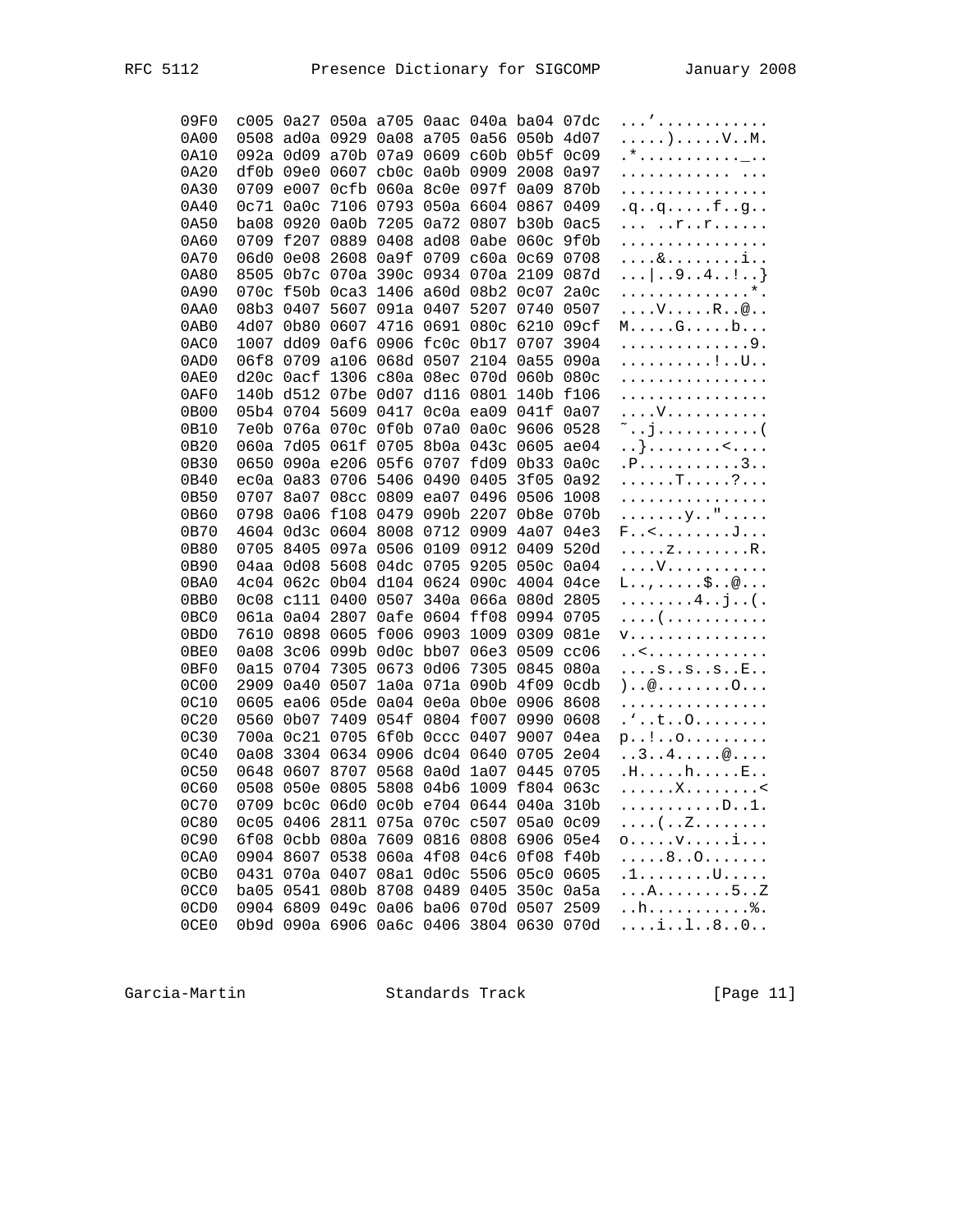0CF0 1308 084c 0506 1506 0450 0a07 0406 07f7 ...L.....P...... 0D00 0408 490f 0889 0c09 3f05 0681 1108 dc0d .......?....... 0D10 045c 1106 5a05 0d0e 0605 d804 08d3 0605 .\e..Z.......... 0D20 d207 057d 0605 cc07 08d6 0506 0b07 05a7 ...}............ 0D30 0505 1608 051a 0905 4606 05c6 0609 310d ........F.....1. 0D40 0bcf 0908 6208 04f8 0408 540a 067f 0404 ....b.....T..... 0D50 710c 0c16 0405 2e08 0b3f 110c 2308 0c7b q........?..#..{ 0D60 090b c707 07f6 050b 3b09 0875 090c 8109 ........;..u.... 0D70 06e9 0b09 b007 0522 0704 a307 06c2 0705 ......."........ 0D80 9905 0606 0505 fc04 09c3 0406 4c08 04be ............L... 0D90 090b 2a ...\*

Figure 1: Binary Representation of the Dictionary

5. Security Considerations

 This document defines a presence-specific static dictionary for the Sigcomp framework [2]. Therefore, the security considerations of RFC 3320 [2] apply. This memo does not introduce any known additional security risk.

6. Acknowledgements

 The author would like to thank Miraj Mostafa, Pekka Pessi, and Catalin Ionescu for their persistent convincing arguments to demonstrate the benefit of this dictionary. Thanks to Carsten Bormann and Adam Roach for providing assistance with the software that automatically generates the binary dictionary. Adam Roach, Cristian Constantin, and Avshalom Houri, and Krisztian Kiss reviewed the document and provided helpful comments.

Garcia-Martin **Standards Track** [Page 12]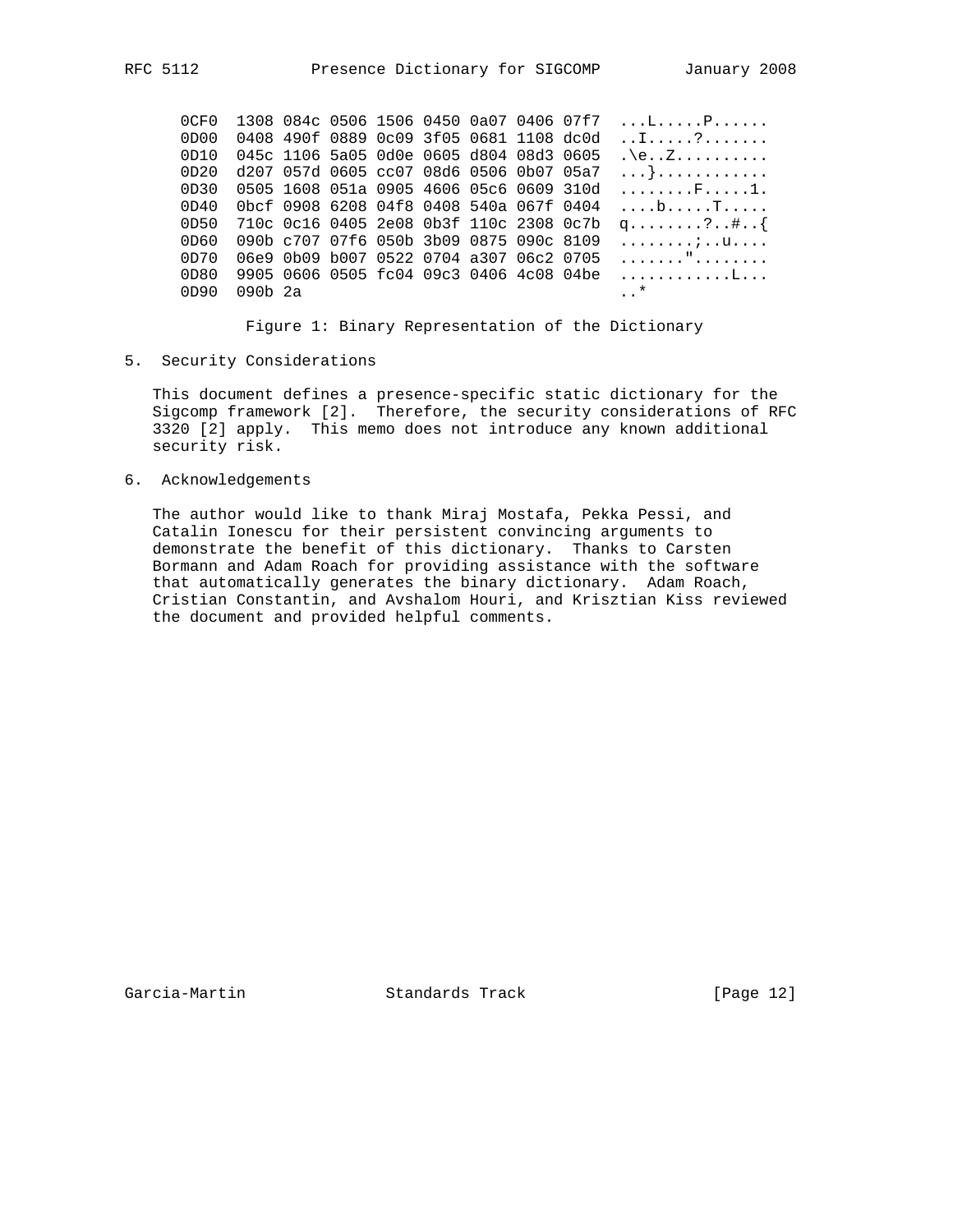| String                | Pr Off      | Len | References                                                                               |
|-----------------------|-------------|-----|------------------------------------------------------------------------------------------|
| $"$ <math xml"        | 1 0934 0005 |     | do dose dose docedoseco                                                                  |
| "version="            | 1 0906 0008 |     |                                                                                          |
| "encoding="           | 1 08E3 0009 |     |                                                                                          |
| "UTF-8? $>$ "         | 1 0948 0007 |     |                                                                                          |
| "xmlns="              | 1 0936 0006 |     |                                                                                          |
| "urn:ietf:params:xml" |             |     | 1 07AB 0013 [8] 4.4<br>[10] 5.1<br>[11] 5<br>[12] 5<br>[13] 5<br>$[14]$ 9<br>$[15]$ 7    |
| ":pidf"               |             |     | [17] 6<br>$[18]$ 7<br>[19] 5.1<br>$[20]$ 3.2, 3.3<br>1 0565 0005 [8] 4.4                 |
| "entity="             |             |     | [10] 5.1<br>[11] 5<br>[12] 5<br>[13] 5<br>$[20]$ 3.2, 3.3<br>1 08D4 0007 [8] 4.4, [15] 7 |
| "presence"            |             |     | 1 0940 0008 [8] 4.4                                                                      |
|                       |             |     | $[20]$ 3.2.14                                                                            |
| "tuple"               |             |     | 1 0923 0005 [8] 4.4                                                                      |
| "note"                |             |     | 2 06F6 0004 [8] 4.4<br>[10] 5.1<br>[11] 5<br>[13] 5                                      |
| "contact"             |             |     | 1 08AE 0007 [8] 4.4                                                                      |
| "timestamp"           |             |     | 2 0757 0009 [8] 4.4<br>[10] 5.1                                                          |
| "status"              |             |     | 1 04B9 0006 [8] 4.4                                                                      |
| "basic"               |             |     | 1 032B 0005 [8] 4.4<br>[13] 5<br>$[21]$                                                  |
| "open"                |             |     | 1 0912 0004 [8] 4.4, [21]                                                                |
| "closed"              |             |     | 1 094F 0006 [8] 4.4, [21]                                                                |
| "priority="           |             |     | 1 082C 0009 [8] 4.4                                                                      |
| "mustUnderstand"      |             |     | 3 0848 000E [8] 4.4                                                                      |
| "true"                |             |     | 1 0889 0004 [8] 4.4<br>[16] 2.2.5<br>$[18]$ 7                                            |

Appendix A. Input Strings to the Presence-Specific Static Dictionary

Garcia-Martin Standards Track [Page 13]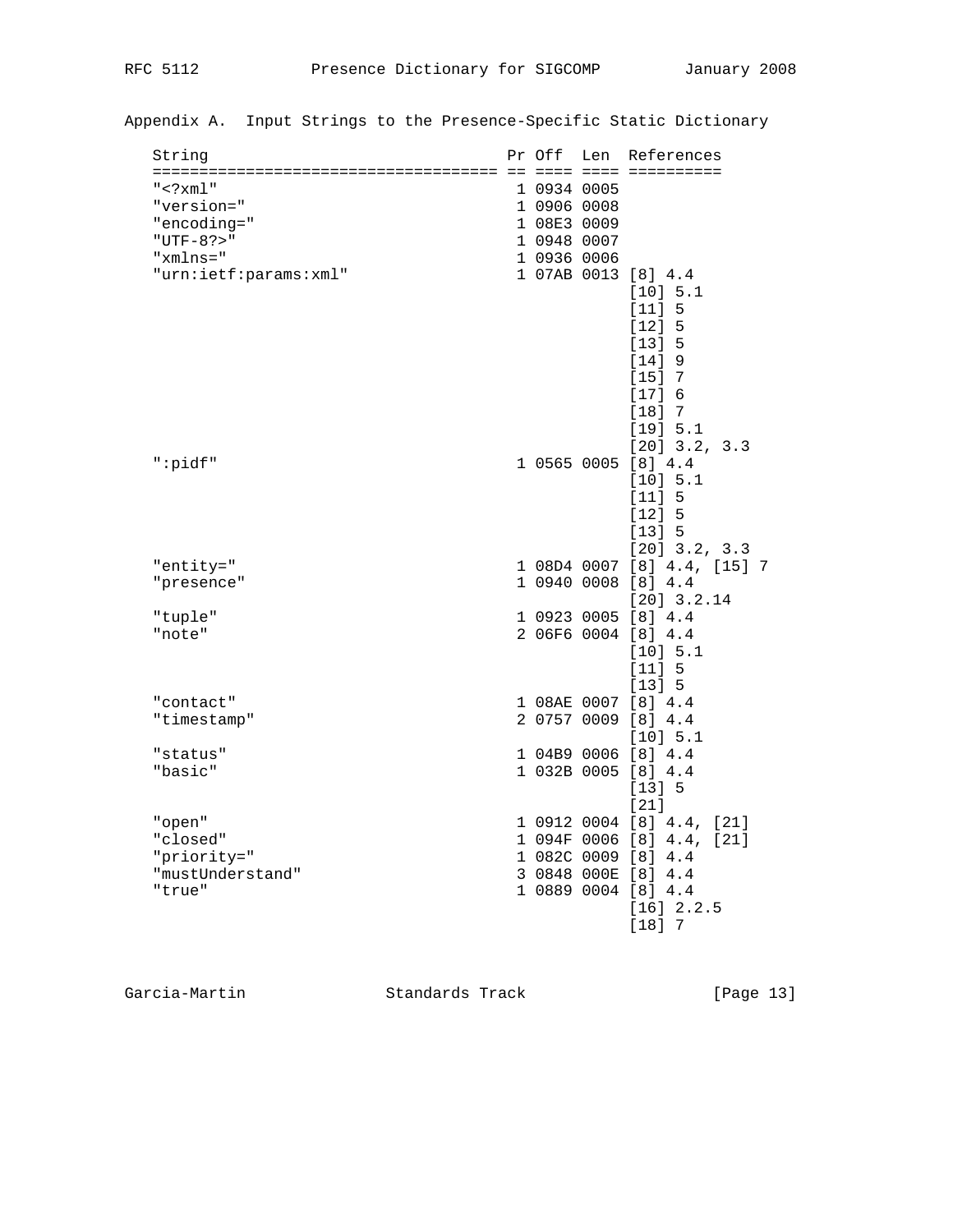|                             |   |             |                      | [19] 5.1        |   |  |  |
|-----------------------------|---|-------------|----------------------|-----------------|---|--|--|
|                             |   |             |                      | $[20]$ 3.2, 3.3 |   |  |  |
| "false"                     |   |             | 1 0835 0005 [8] 4.4  |                 |   |  |  |
|                             |   |             |                      | [16] 2.2.5      |   |  |  |
|                             |   |             |                      | $[18]$ 7        |   |  |  |
|                             |   |             |                      | [19] 5.1        |   |  |  |
|                             |   |             | 2 0705 000B [10] 5.1 | $[20]$ 3.2, 3.3 |   |  |  |
| ":data-model"<br>"deviceID" |   |             | 2 06DA 0008 [10] 5.1 |                 |   |  |  |
| "device"                    |   |             | 2 06DA 0006 [10] 5.1 |                 |   |  |  |
| "person"                    |   |             | 2 0089 0006 [10] 5.1 |                 |   |  |  |
| $" :$ rpid"                 |   |             | 2 07A6 0005 [11] 5   |                 |   |  |  |
| "activities"                |   |             | 3 08B2 000A [11] 5   |                 |   |  |  |
| "unknown"                   |   |             | 5 016F 0007 [11] 5   |                 |   |  |  |
| "appointment"               |   |             | 5 08CC 000B [11]     |                 | 5 |  |  |
| "away"                      |   |             | 5 0234 0004 [11] 5   |                 |   |  |  |
| "breakfast"                 |   |             | 5 02DC 0009 [11] 5   |                 |   |  |  |
| "busy"                      |   |             | 5 0240 0004 [11]     |                 | 5 |  |  |
| "dinner"                    |   |             | 5 0387 0006 [11] 5   |                 |   |  |  |
| "holiday"                   |   |             | 5 0168 0007 [11]     |                 | 5 |  |  |
| "in-transit"                |   |             | 5 091A 000A [11]     |                 | 5 |  |  |
| "looking-for-work"          |   |             | 5 05F8 0010 [11] 5   |                 |   |  |  |
| "meal"                      |   |             | 5 023C 0004 [11] 5   |                 |   |  |  |
| "meeting"                   |   |             | 5 05BC 0007 [11]     |                 | 5 |  |  |
| "on-the-phone"              |   |             | 5 07E7 000C [11] 5   |                 |   |  |  |
| "performance"               |   |             | 5 0805 000B [11]     |                 | 5 |  |  |
| "permanent-absence"         |   |             | 5 035A 0011 [11]     |                 | 5 |  |  |
| "playing"                   |   |             | 5 01A0 0007 [11] 5   |                 |   |  |  |
| "presentation"              |   |             | 5 056F 000C [11] 5   |                 |   |  |  |
| "shopping"                  |   |             | 5 08BB 0008 [11]     |                 | 5 |  |  |
| "sleeping"                  |   |             | 5 0676 0008 [11] 5   |                 |   |  |  |
| "spectator"                 |   |             | 5 0416 0009 [11]     |                 | 5 |  |  |
| "steering"                  |   |             | 5 0469 0008 [11]     |                 | 5 |  |  |
| "travel"                    |   |             | 5 064F 0006 [11]     |                 | 5 |  |  |
| "vacation"                  |   |             | 5 00C6 0008 [11]     |                 | 5 |  |  |
| "working"                   |   |             | 5 0604 0007 [11]     |                 | 5 |  |  |
| "worship"                   |   |             | 5 04A1 0007 [11] 5   |                 |   |  |  |
| "other"                     |   | 3 0656 0005 |                      | $[11]$ 5        |   |  |  |
| "class"                     |   | 3 074D 0005 |                      | $[11]$ 5        |   |  |  |
|                             |   |             |                      | $[20]$ 3.2      |   |  |  |
| "afraid"                    |   |             | 5 01C0 0006 [11]     |                 | 5 |  |  |
| "amazed"                    |   |             | 5 01BA 0006 [11]     |                 | 5 |  |  |
| "angry"                     |   | 5 0141 0005 |                      | $[11]$          | 5 |  |  |
| "annoyed"                   |   | 5 00A3 0007 |                      | $[11]$          | 5 |  |  |
| "anxious"                   |   | 5 02C2 0007 |                      | $[11]$          | 5 |  |  |
| "ashamed"                   | 5 | 0199 0007   |                      | $[11]$          | 5 |  |  |
| "bored"                     |   | 5 0206 0005 |                      | [11] 5          |   |  |  |
| "brave"                     |   | 5 01FC 0005 |                      | [11] 5          |   |  |  |

Garcia-Martin Standards Track [Page 14]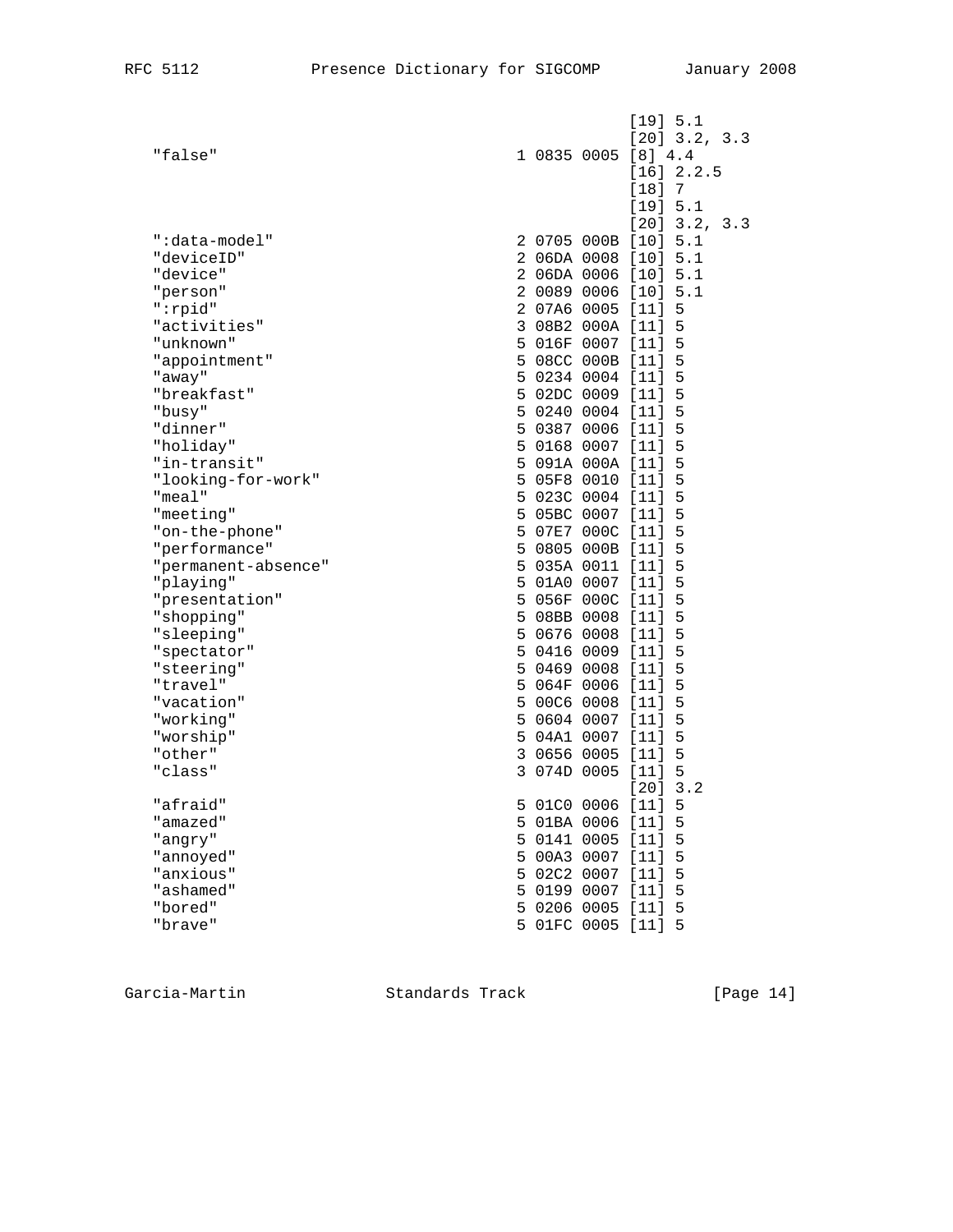| "calm"         | 5. |             | 05C3 0004 [11] 5   |        |   |
|----------------|----|-------------|--------------------|--------|---|
| "cold"         | 5  |             | 024C 0004          | [11] 5 |   |
| "confused"     | 5  |             | 00BE 0008          | [11] 5 |   |
| "contented"    | 5  |             | 072A 0009 [11] 5   |        |   |
| "cranky"       |    |             | 5 01B4 0006 [11] 5 |        |   |
| "curious"      |    |             | 5 0056 0007 [11] 5 |        |   |
| "depressed"    | 5  |             | 0017 0009 [11]     |        | 5 |
| "disappointed" | 5  |             | 06EA 000C [11] 5   |        |   |
| "disgusted"    | 5  |             | 001F 0009 [11] 5   |        |   |
| "distracted"   |    |             | 5 037E 000A [11] 5 |        |   |
| "embarrassed"  |    |             | 5 036A 000B [11] 5 |        |   |
| "excited"      |    |             | 5 080F 0007 [11] 5 |        |   |
| "flirtatious"  |    |             | 5 03A0 000B [11]   |        | 5 |
| "frustrated"   | 5  |             | 0896 000A [11] 5   |        |   |
| "grumpy"       | 5  |             | 0128 0006 [11]     |        | 5 |
| "guilty"       | 5  |             | 067D 0006 [11] 5   |        |   |
| "happy"        |    |             | 5 021F 0005 [11] 5 |        |   |
| "humbled"      |    |             | 5 018B 0007 [11] 5 |        |   |
| "humiliated"   |    |             | 5 003C 000A [11] 5 |        |   |
| "hungry"       | 5  |             | 01AE 0006 [11] 5   |        |   |
| "hurt"         | 5  |             | 0250 0004 [11] 5   |        |   |
| "impressed"    |    |             | 5 06E2 0009 [11] 5 |        |   |
| "in_awe"       |    |             | 5 01F6 0006 [11] 5 |        |   |
| "in_love"      |    |             | 5 03FD 0007 [11] 5 |        |   |
| "indignant"    |    |             | 5 0733 0009 [11]   |        | 5 |
| "interested"   | 5  |             | 08EC 000A [11] 5   |        |   |
| "invincible"   | 5  |             | 0683 000A [11] 5   |        |   |
| "jealous"      |    |             | 5 0254 0007 [11] 5 |        |   |
| "lonely"       |    |             | 5 0090 0006 [11] 5 |        |   |
| "mean"         |    |             | 5 013F 0004 [11] 5 |        |   |
| "moody"        |    |             | 5 0692 0005 [11] 5 |        |   |
| "nervous"      | 5  |             | 038A 0007 [11] 5   |        |   |
| "neutral"      | 5  |             | 04CC 0007 [11]     |        | 5 |
| "offended"     |    |             | 5 05EA 0008 [11] 5 |        |   |
| "playful"      |    |             | 5 0096 0007 [11] 5 |        |   |
| "proud"        |    |             | 5 0210 0005 [11]   |        | 5 |
| "relieved"     | 5  |             | 0398 0008 [11]     |        | 5 |
| "remorseful"   | 5  |             | 02F1 000A [11] 5   |        |   |
| "restless"     | 5  |             | 0079 0008          | $[11]$ | 5 |
| "sarcastic"    | 5  |             | 0722 0009 [11]     |        | 5 |
| "serious"      | 5  |             | 078E 0007          | $[11]$ | 5 |
| "shocked"      | 5. |             | 0746 0007 [11]     |        | 5 |
| "sick"         |    | 5 093C 0004 |                    | [11]   | 5 |
| "sleepy"       | 5  | 0080 0006   |                    | $[11]$ | 5 |
| "stressed"     | 5  |             | 0312 0008          | $[11]$ | 5 |
| "surprised"    |    |             | 5 054A 0009        | $[11]$ | 5 |
| "thirsty"      |    |             | 5 00E3 0007        | $[11]$ | 5 |
| "worried"      |    |             | 5 0184 0007 [11]   |        | 5 |

Garcia-Martin Standards Track [Page 15]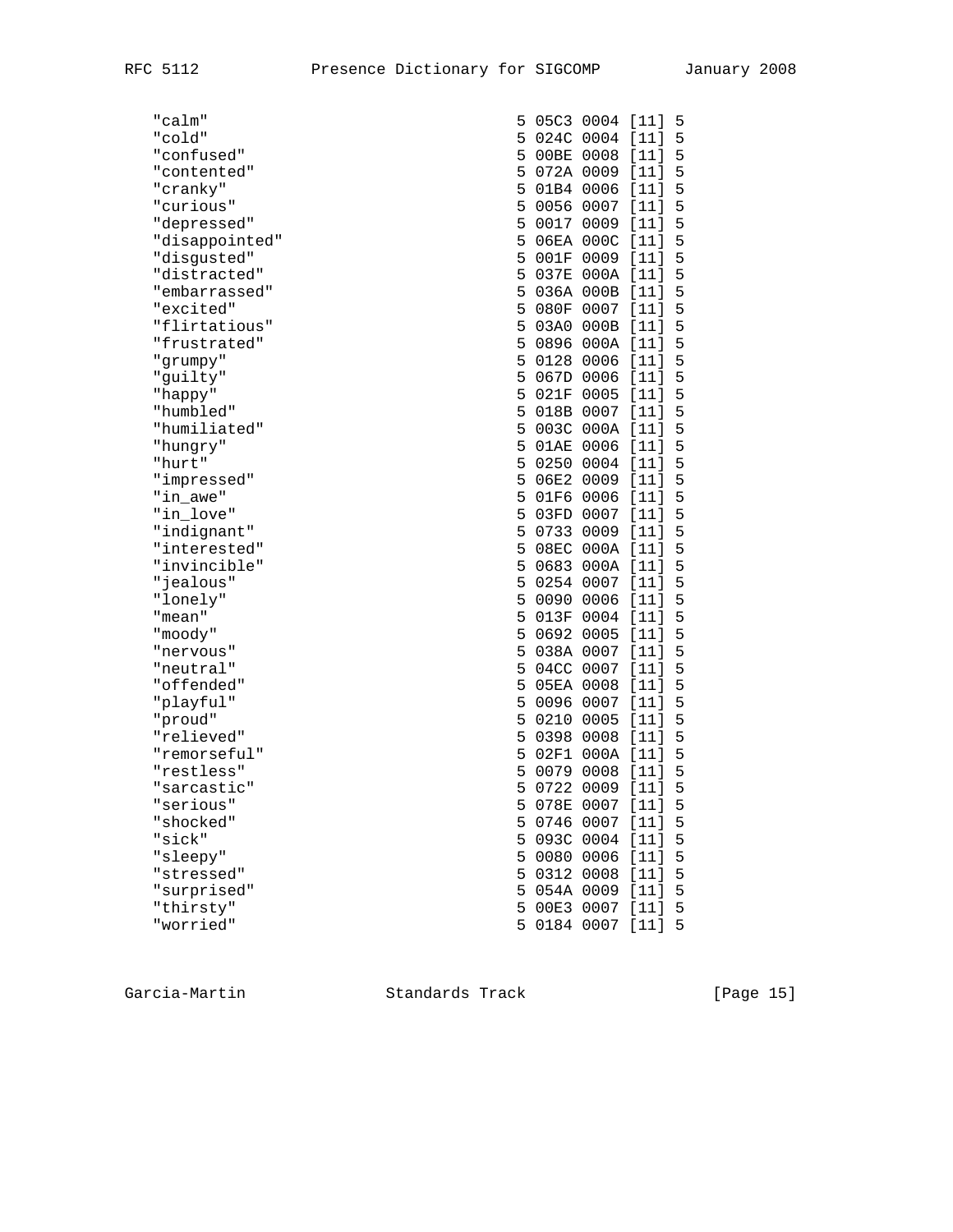| "mooa"                |  | 3 U69Z UUU4 [II]           |            | 5   |
|-----------------------|--|----------------------------|------------|-----|
| "place-is"            |  | 3 061B 0008 [11]           |            | 5   |
| "audio"               |  | 3 06B1 0005 [11]           |            | 5   |
|                       |  |                            | $[20]$     | 3.2 |
| "noisy"               |  | 5 057A 0005 [11] 5         |            |     |
| "quiet"               |  | 5 0201 0005 [11]           |            | 5   |
| "video"               |  | 3 06A7 0005 [11]           |            | 5   |
|                       |  |                            | $[20]$     | 3.2 |
| "toobright"           |  | 5 0512 0009 [11]           |            | - 5 |
| "dark"                |  | 5 0552 0004 [11]           |            | 5   |
| "text"                |  | 3 03DC 0004 [11] 5         |            |     |
|                       |  |                            | $[20]$ 3.2 |     |
|                       |  |                            |            | 5   |
| "uncomfortable"       |  | 5 00AA 000D [11]           |            | 5   |
| "inappropriate"       |  | 5 0456 000D [11]           |            |     |
| "place-type"          |  | 3 04A7 000A [11]           |            | 5   |
| "aircraft"            |  | 5 00DC 0008 [11]           |            | 5   |
| "airport"             |  | 5 0192 0007 [11]           |            | 5   |
| "arena"               |  | 5 010C 0005 [11]           |            | 5   |
| "automobile"          |  | 5 004C 000A [11]           |            | 5   |
| "bank"                |  | 5 022C 0004 [11]           |            | 5   |
| "bus-station"         |  | 5 00D1 000B [11]           |            | 5   |
| "cafe"                |  | 5 0224 0004 [11]           |            | 5   |
| "classroom"           |  | 5 0840 0009 [11]           |            | 5   |
| "club"                |  | 5 00CE 0004 [11]           |            | 5   |
| "construction"        |  | 5 04C1 000C [11]           |            | 5   |
| "convention-center"   |  | 5 0000 0011 [11]           |            | 5   |
| "cycle"               |  | 5 0334 0005 [11]           |            | 5   |
| "government"          |  | 5 026A 000A [11]           |            | 5   |
| "hospital"            |  | 5 0928 0008 [11]           |            | 5   |
| "hotel"               |  | 5 021A 0005 [11]           |            | 5   |
| "industrial"          |  | 5 0028 000A [11]           |            | 5   |
| "library"             |  | 5 06FE 0007 [11]           |            | 5   |
| "office"              |  | 5 00FF 0006 [11]           |            | 5   |
| "outdoors"            |  | 5 0594 0008 [11]           |            | 5   |
| "parking"             |  | 5 0176 0007 [11]           |            | 5   |
| "place-of-worship"    |  | 5 0498 0010 [11]           |            | 5   |
|                       |  | 5 01F0 0006 [11]           |            | 5   |
| "prison"              |  | 5 0503 0006 [11]           |            |     |
| "public"              |  |                            |            | 5   |
| "public-transport"    |  | 5 0503 0010 [11]           |            | 5   |
| "residence"           |  | 5 041E 0009 [11]           |            | 5   |
| "restaurant"          |  | 5 043C 000A [11]           |            | 5   |
| "school"              |  | 5 059B 0006 [11]           |            | 5   |
| "shopping-area"       |  | 5 08BB 000D [11]           |            | 5   |
| "stadium"             |  | 5 02E3 0007 [11]           |            | 5   |
| "store"               |  | 5 05CC 0005 [11]           |            | 5   |
| "street"              |  | 5 0615 0006 [11]           |            | 5   |
| "theater"             |  | 5 0073 0007 [11]           |            | 5   |
| 0 A - - - - - - - 0 - |  | $F$ $0.272$ $0.00F$ $111T$ |            |     |

| "mood"              |                | 3 0692 0004 [11] 5 |            |   |
|---------------------|----------------|--------------------|------------|---|
| "place-is"          |                | 3 061B 0008 [11]   |            | 5 |
| "audio"             | $\mathbf{3}$   | 06B1 0005 [11] 5   |            |   |
|                     |                |                    | [20] 3.2   |   |
| "noisy"             |                | 5 057A 0005 [11]   |            | 5 |
| "quiet"             |                | 5 0201 0005 [11]   |            | 5 |
| "video"             |                | 3 06A7 0005 [11] 5 |            |   |
|                     |                |                    | $[20]$ 3.2 |   |
| "toobright"         |                | 5 0512 0009 [11]   |            | 5 |
| "dark"              |                | 5 0552 0004 [11]   |            | 5 |
| "text"              |                | 3 03DC 0004 [11] 5 |            |   |
|                     |                |                    | $[20]$ 3.2 |   |
| "uncomfortable"     |                | 5 00AA 000D [11]   |            | 5 |
| "inappropriate"     |                | 5 0456 000D [11]   |            | 5 |
| "place-type"        |                | 3 04A7 000A [11]   |            | 5 |
| "aircraft"          |                | 5 00DC 0008 [11]   |            | 5 |
| "airport"           |                | 5 0192 0007 [11]   |            | 5 |
| "arena"             |                | 5 010C 0005 [11]   |            | 5 |
| "automobile"        |                | 5 004C 000A [11]   |            | 5 |
| "bank"              |                | 5 022C 0004 [11]   |            | 5 |
| "bus-station"       |                | 5 00D1 000B [11]   |            | 5 |
| "cafe"              |                | 5 0224 0004 [11]   |            | 5 |
| "classroom"         |                | 5 0840 0009 [11]   |            | 5 |
| "club"              |                | 5 00CE 0004 [11]   |            | 5 |
| "construction"      |                | 5 04C1 000C [11]   |            | 5 |
| "convention-center" |                | 5 0000 0011 [11]   |            | 5 |
| "cycle"             | 5 <sup>1</sup> | 0334 0005 [11]     |            | 5 |
| "government"        |                | 5 026A 000A [11]   |            | 5 |
| "hospital"          |                | 5 0928 0008 [11]   |            | 5 |
| "hotel"             |                | 5 021A 0005 [11]   |            | 5 |
| "industrial"        |                | 5 0028 000A [11]   |            | 5 |
| "library"           |                | 5 06FE 0007 [11]   |            | 5 |
| "office"            | 5              | 00FF 0006 [11]     |            | 5 |
| "outdoors"          |                | 5 0594 0008 [11]   |            | 5 |
| "parking"           |                | 5 0176 0007 [11]   |            | 5 |
| "place-of-worship"  |                | 5 0498 0010 [11]   |            | 5 |
| "prison"            |                | 5 01F0 0006 [11]   |            | 5 |
| "public"            |                | 5 0503 0006 [11]   |            | 5 |
| "public-transport"  | 5 <sup>1</sup> | 0503 0010 [11]     |            | 5 |
| "residence"         |                | 5 041E 0009 [11]   |            | 5 |
| "restaurant"        | 5              | 043C 000A [11]     |            | 5 |
| "school"            |                | 5 059B 0006 [11]   |            | 5 |
| "shopping-area"     |                | 5 08BB 000D [11]   |            | 5 |
| "stadium"           | 5              | 02E3 0007          | $[11]$     | 5 |
| "store"             | 5              | 05CC 0005          | $[11]$     | 5 |
| "street"            | 5              | 0615 0006          | $[11]$     | 5 |
| "theater"           |                | 5 0073 0007        | $[11]$     | 5 |
| "train"             | 5.             | 0273 0005          | $[11]$     | 5 |
|                     |                |                    |            |   |

Garcia-Martin Standards Track [Page 16]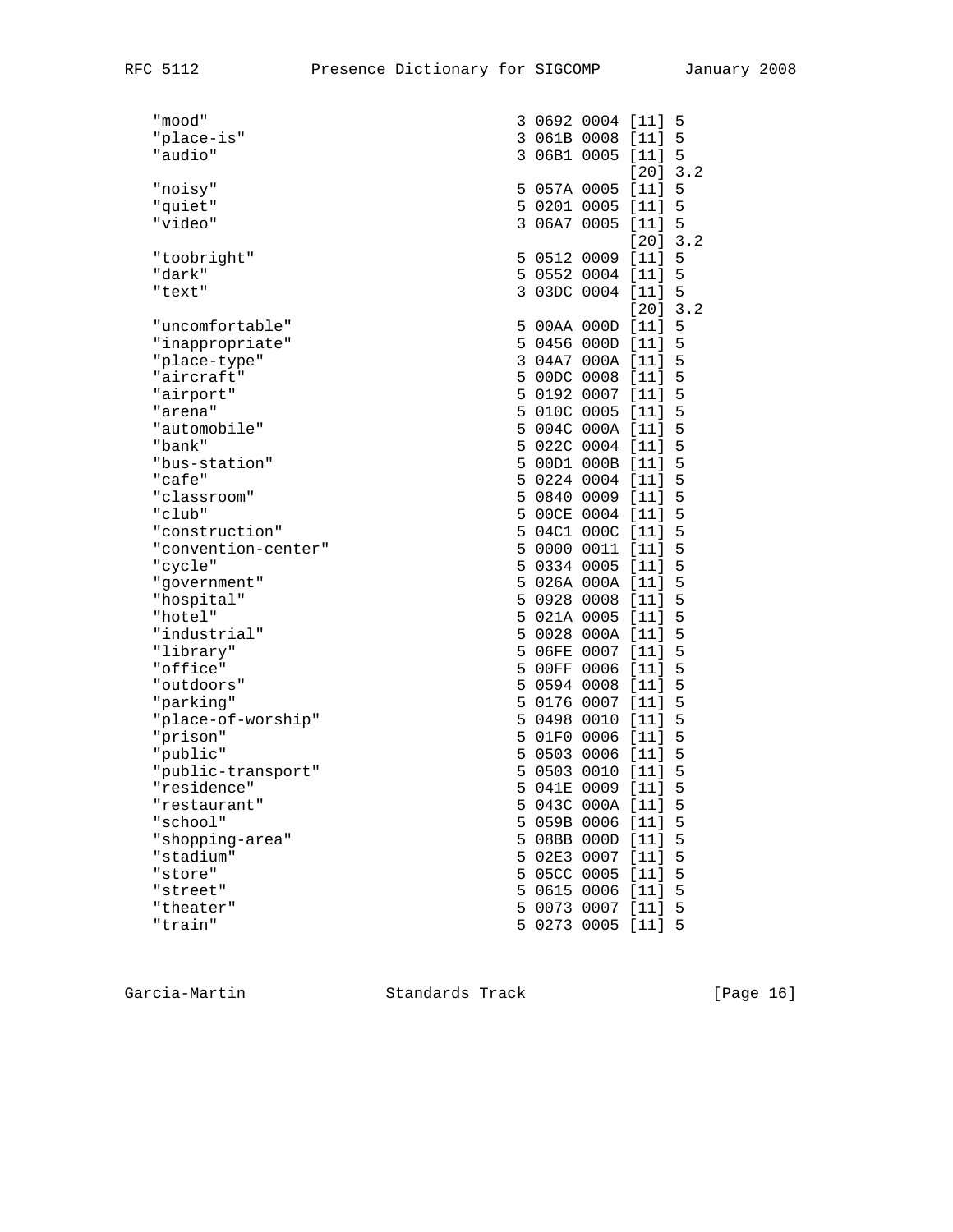| "train-station"   |             | 5 0273 000D [11]     |            | 5             |
|-------------------|-------------|----------------------|------------|---------------|
| "truck"           |             | 5 0445 0005 [11]     |            | 5             |
| "underway"        |             | 5 0629 0008 [11]     |            | 5             |
| "warehouse"       |             | 5 0640 0009 [11]     |            | 5             |
| "water"           |             | 5 031A 0005 [11] 5   |            |               |
| "watercraft"      |             | 5 031A 000A [11]     |            | 5             |
| "privacy"         |             | 3 0639 0007 [11] 5   |            |               |
|                   |             |                      |            | $[20]$ 3.2.17 |
| "relationship"    |             | 3 0534 000C [11] 5   |            |               |
| "assistant"       |             | 5 074F 0009 [11] 5   |            |               |
| "associate"       |             | 5 08DB 0009 [11] 5   |            |               |
| "family"          |             | 5 01EA 0006 [11]     |            | 5             |
| "friend"          |             | 5 01DE 0006 [11]     |            | 5             |
| "self"            |             | 5 0390 0004 [11]     |            | -5            |
| "supervisor"      |             | 5 0433 000A [11]     |            | 5             |
| "courier"         |             | 5 00EA 0007 [11]     |            | 5             |
| "electronic"      |             | 5 070E 000A [11]     |            | 5             |
| "freight"         |             | 5 0138 0007 [11]     |            | 5             |
| "in-person"       |             | 5 0086 0009 [11]     |            | 5             |
| "postal"          |             | 5 01E4 0006 [11]     |            | 5             |
| "service-class"   |             | 3 0838 000D [11]     |            | 5             |
| "sphere"          |             | 3 03BA 0006 [11]     |            | 5             |
| "home"            |             | 5 0631 0004 [11]     |            | 5             |
| "work"            |             | 5 0244 0004 [11]     |            | 5             |
| "status-icon"     |             | 3 04B9 000B [11]     |            | 5             |
| "time-offset"     |             | 3 03EC 000B [11]     |            | 5             |
| "description="    |             | 5 02D0 000C [11]     |            | 5             |
| "user-input"      |             | 3 0646 000A [11]     |            | 5             |
| "active"          |             | 3 0902 0006 [11] 5   |            |               |
|                   |             |                      | $[17] 6$   |               |
|                   |             |                      | [19] 5.1   |               |
|                   |             |                      | $[21]$     |               |
| "idle"            |             | 3 04F4 0004 [11]     |            | 5             |
| "idle-threshold=" |             | 5 04F4 000F [11]     |            | 5             |
| "last-input="     |             | 5 0031 000B [11]     |            | 5             |
| ":cipid"          |             | 3 076A 0006 [12]     |            | 5             |
| "card"            |             | 3 06B6 0004 [12]     |            | 5             |
| "display-name"    |             | 3 0855 000C [12]     |            | 5             |
| "homepage"        |             | 3 0631 0008 [12]     |            | 5             |
| "icon"            |             | 3 04C0 0004 [12]     |            | 5             |
| "sound"           | 3 0627 0005 |                      | $[12]$     | 5             |
| ":timed-status"   |             | 4 04B2 000D [13]     |            | 5             |
| "timed-status"    |             | 4 04B3 000C [13]     |            | 5             |
| $"from="$         | 3 06AC 0005 |                      | $[10]$ 5.1 |               |
|                   |             |                      | $[11]$     | 5             |
|                   |             |                      | $[13]$     | 5             |
|                   |             |                      | [18]       | 7             |
| "until="          |             | 4 0347 0006 [10] 5.1 |            |               |

Garcia-Martin Standards Track [Page 17]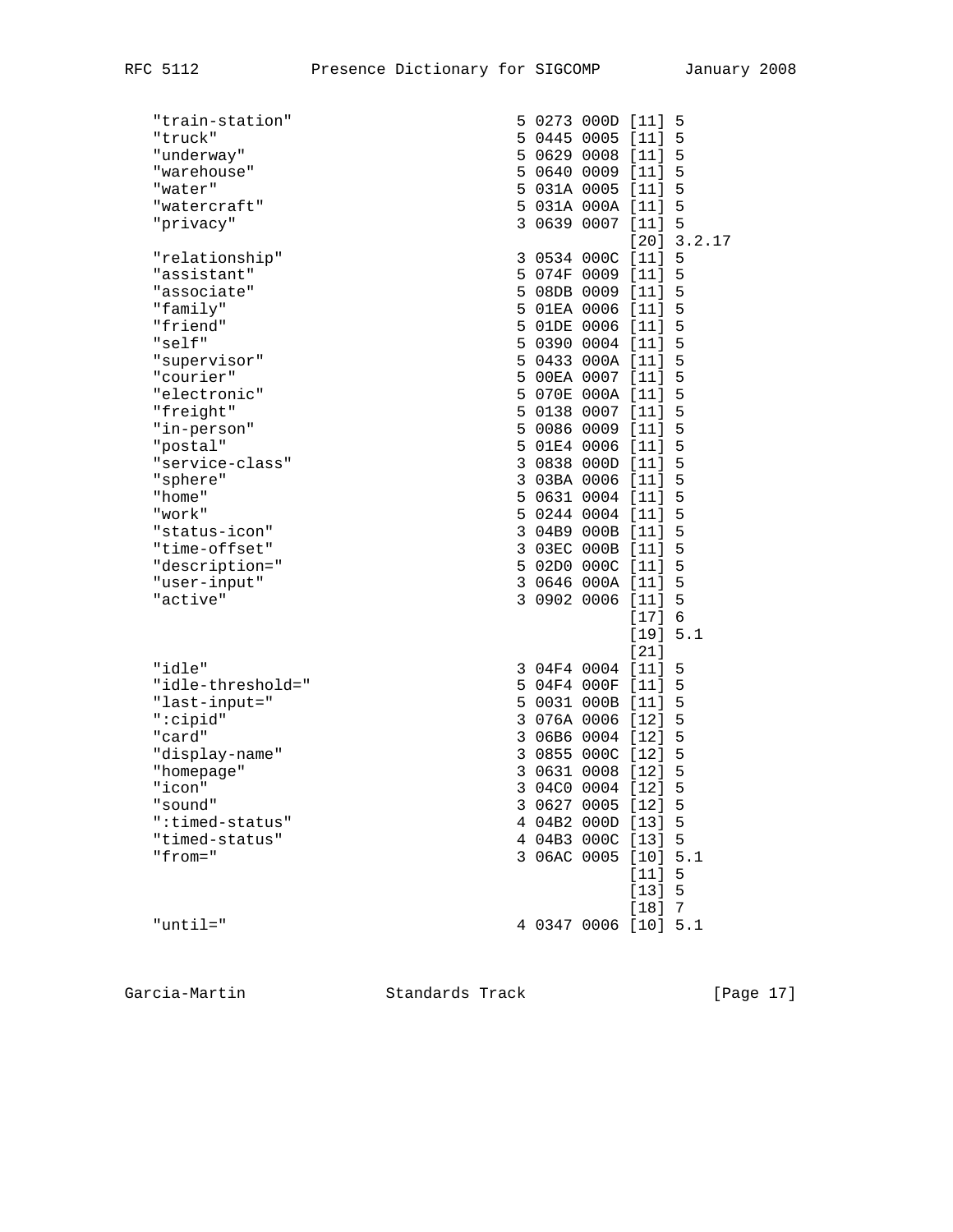|                          | $[11] 5$                       |
|--------------------------|--------------------------------|
| ":schema"                | [13] 5<br>2 0798 0007 [14] 9   |
| ":xml-patch-ops"         | 2 07BA 000E [14] 9             |
| "replace"                | 2 073F 0007 [14] 9             |
| "remove"                 | 2 0105 0006 [14] 9             |
| " $sel="$                | 2 0794 0004 [14] 9             |
| $"pos="$                 | 3 06BA 0004 [14] 9             |
| "type="                  | 3 04AD 0005 [14] 9, [18] 7     |
| "before"                 | 4 028D 0006 [14] 9             |
| "after"                  | 4 0321 0005 [14] 9             |
| "both"                   | 4 0655 0004 [14] 9             |
| ":pidf-diff"             | 2 088D 000A [15] 7             |
| "pidf-diff"              | 2 088E 0009 [15] 7             |
| "pidf-full"              | 2 076D 0009 [15] 7             |
| ":geopriv10"             | 3 0529 000A [16] 2.2.5         |
| ":basicPolicy"           | 4 032A 000C [16] 2.2.5         |
| "geopriv"                | 3 052A 0007 [16] 2.2.5         |
| "location-info"          | 3 05A7 000D [16] 2.2.5         |
| "usage-rules"            | 3 03A9 000B [16] 2.2.5         |
| "method"                 | 3 05C6 0006 [16] 2.2.5         |
| "provided-by"            | 3 075F 000B [16] 2.2.5         |
| "retransmission-allowed" | 4 0291 0016 [16] 2.2.5         |
| "retention-expiry"       | 4 05CF 0010 [16] 2.2.5         |
| "external-ruleset"       | 4 03DD 0010 [16] 2.2.5         |
| "note-well"              | 4 06F6 0009 [16] 2.2.5         |
| ":civicLoc"              | 4 02FC 0009 [16] 2.2.5         |
| "civicAddress"           | 4 0717 000C [16] 2.2.5         |
| "country"                | 4 0339 0007 [16] 2.2.5         |
| ":watcherinfo"           | 3 05DF 000C [17] 6             |
| "watcherinfo"            | 3 05E0 000B [17] 6             |
| "state="                 | 3 03CB 0006 [17] 6             |
|                          | [19] 5.1                       |
| "full"                   | 4 02F8 0004 [17] 6 [20] 3.2.12 |
| "partial"                | 4 05A1 0007 [17] 6             |
| "watcher-list"           | 3 060B 000C [17] 6             |
| "resource="              | 3 0520 0009 [17] 6             |
| "package="               | 3 0697 0008 [17] 6, [18] 7     |
| "watcher"                | 3 05E0 0007 [17] 6             |
| "display-name="          | 5 0855 000D [17] 6             |
| "status="                | 3 08FB 0007 [17] 6             |
| "pending"                | 5 0913 0007 [17] 6             |
|                          | [19] 5.1                       |
| "waiting"                | 5 0122 0007 [17] 6             |
| "terminated"             | 5 000E 000A [17] 6             |
|                          | [19] 5.1                       |
|                          | $[21]$                         |
| "event="                 | 3 068C 0006 [17] 6             |

Garcia-Martin Standards Track [Page 18]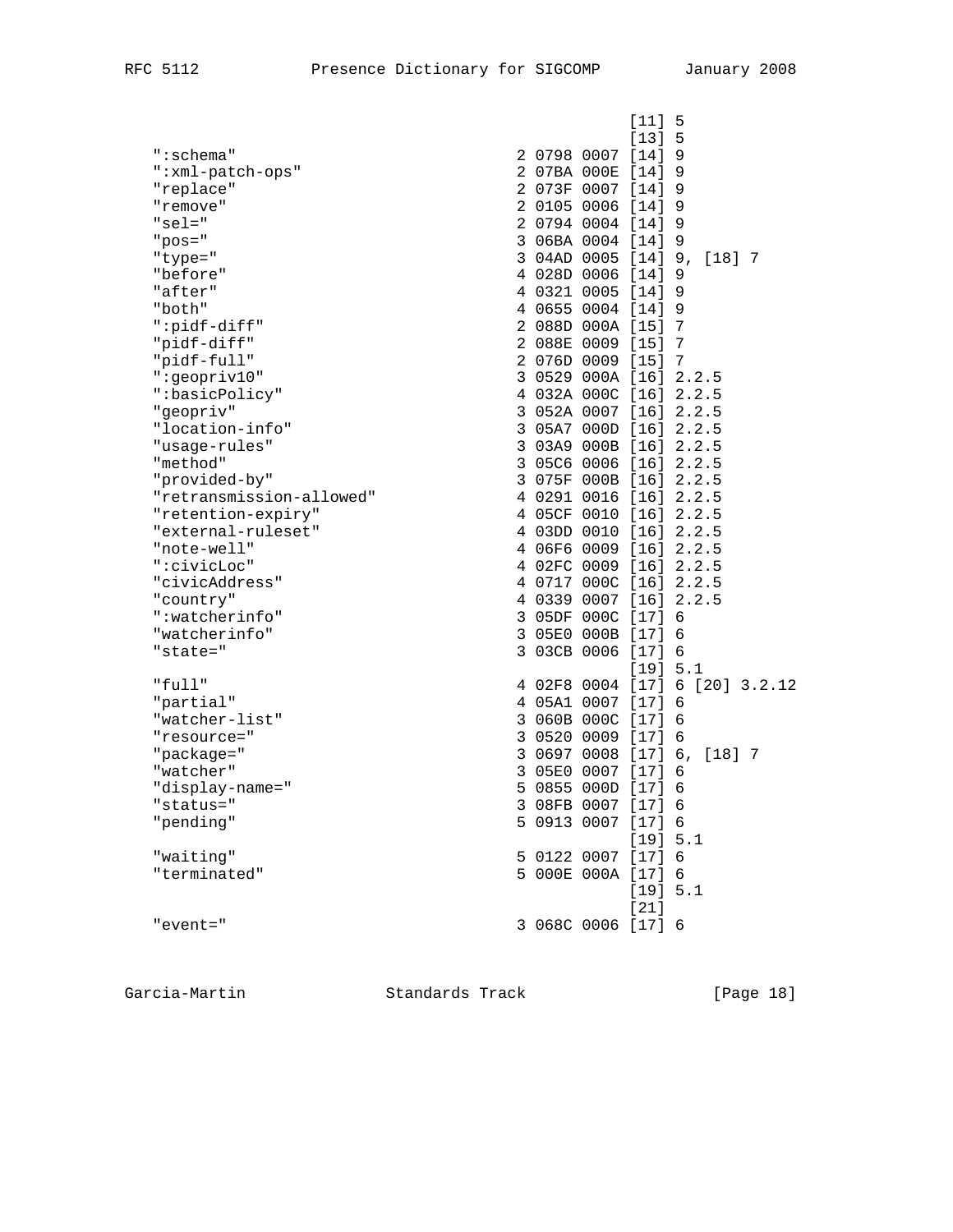| "subscribe"            |  | 5 0286 0009 [17] 6                           |          |            |  |
|------------------------|--|----------------------------------------------|----------|------------|--|
| "approved"             |  | 5 0160 0008 [17]                             |          | 6          |  |
| "deactivated"          |  | 5 0374 000B [17]                             |          | 6          |  |
| "provation"            |  | 5 014F 0009 [17]                             |          | 6          |  |
| "rejected"             |  | 5 00F0 0008 [17]                             |          | 6          |  |
| "timeout"              |  | 5 0590 0007 [17] 6                           |          |            |  |
| "giveup"               |  | 5 0470 0006 [17]                             |          | 6          |  |
| "noresource"           |  | 5 0821 000A [17]                             |          | 6          |  |
| "expiration="          |  | 4 08A3 000B [17]                             |          | 6          |  |
| "duration-subscribed=" |  | 4 02A6 0014 [17] 6                           |          |            |  |
| "lang="                |  | 1 092F 0005 [10] 5.1                         |          |            |  |
|                        |  |                                              |          | [16] 2.2.5 |  |
|                        |  |                                              | [17] 6   |            |  |
|                        |  |                                              | [19] 5.1 |            |  |
| ":simple-filter"       |  | 3 057F 000E [18]                             |          | 7          |  |
| "filter-set"           |  | 3 0587 000A [18]                             |          | 7          |  |
| "ns-bindings"          |  | 3 0871 000B [18]                             |          | 7          |  |
| "ns-binding"           |  | 3 0871 000A [18]                             |          | 7          |  |
| "filter"               |  | 3 0393 0006 [18]                             |          | 7          |  |
| "prefix="              |  | 5 012E 0007 [18]                             |          | 7          |  |
| "urn="                 |  | 5 0248 0004 [18]                             |          | 7          |  |
| "what"                 |  | 4 0356 0004 [18]                             |          | 7          |  |
| "trigger"              |  | 4 051A 0007 [18]                             |          | 7          |  |
| $"uri="$               |  | 4 0352 0004 [18] 7                           |          |            |  |
|                        |  |                                              | [19] 5.1 |            |  |
| "domain="              |  | 5 0045 0007 [18]                             |          | 7          |  |
| "remove="              |  | 5 0105 0007 [18]                             |          | 7          |  |
| "enabled="             |  | 5 010E 0008 [18]                             |          | 7          |  |
| "include="             |  | 5 0158 0008 [18]                             |          | 7          |  |
| "exclude="             |  | 5 00B6 0008 [18]                             |          | 7          |  |
| "changed"              |  | 4 0340 0007 [18]                             |          | 7          |  |
| "added"                |  | 4 034D 0005 [18]                             |          | 7          |  |
| "removed"              |  | 4 0780 0007 [18]                             |          | 7          |  |
| " :r1mi"               |  | 3 0666 0005 [19] 5.1                         |          |            |  |
| "list"                 |  | 3 0467 0004 [19] 5.1                         |          |            |  |
| "name"                 |  | 3 05BA 0004 [19] 5.1                         |          |            |  |
| "resource"             |  | 3 0520 0008 [19] 5.1                         |          |            |  |
| "fullState="           |  | 3 0772 000A [19] 5.1                         |          |            |  |
| "cid="                 |  | 5 0228 0004 [19] 5.1                         |          |            |  |
| "instance"             |  | 4 0862 0008 [19] 5.1                         |          |            |  |
| "reason="              |  | 5 08C5 0007 [19]                             |          | 5.1        |  |
|                        |  | 3 0672 0005 [20] 3.2, 3.3                    |          |            |  |
| ":caps"<br>"servcaps"  |  | 3 03B3 0008 [20] 3.2                         |          |            |  |
| "application"          |  | 3 06C5 000B [20] 3.2                         |          |            |  |
|                        |  |                                              |          |            |  |
| "control"              |  | 3 05F2 0007 [20] 3.2<br>3 0489 0007 [20] 3.2 |          |            |  |
| "message"              |  |                                              |          |            |  |
| "type"                 |  | 3 04AD 0004 [20] 3.2                         |          |            |  |
| "automata"             |  | 3 06BE 0008 [20] 3.2                         |          |            |  |

Garcia-Martin Standards Track [Page 19]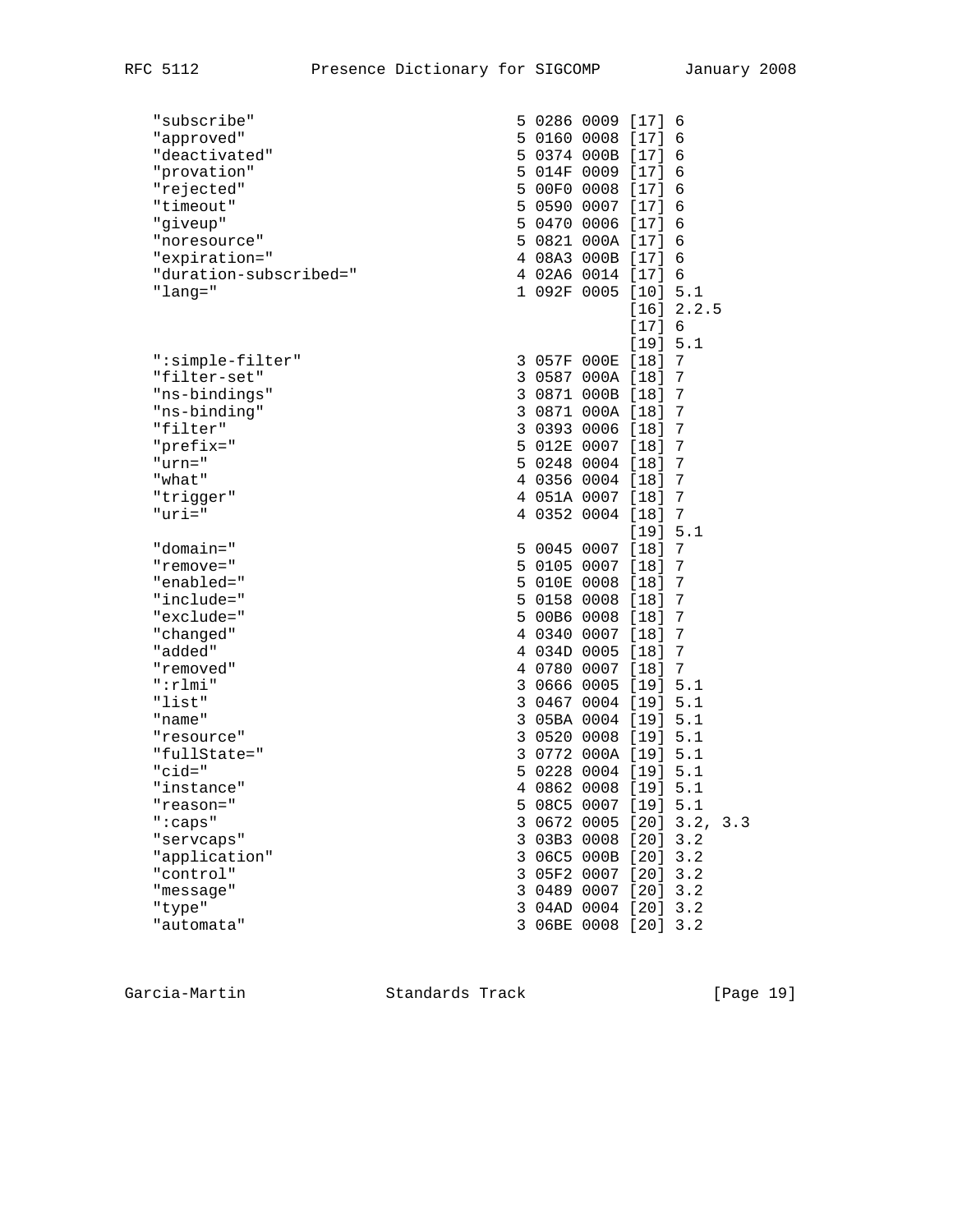| "duplex"            |                                                                                                                                                                                                                                                                                                                                                                                                                                                                   |  |                                                          |                                                                                                                                                                                                                                                                                                                                                                                                                                                                                                                                                                                                                                                                                                                                                                                                                                                                                                                                                                                                                                                                                                                                                                                                   |
|---------------------|-------------------------------------------------------------------------------------------------------------------------------------------------------------------------------------------------------------------------------------------------------------------------------------------------------------------------------------------------------------------------------------------------------------------------------------------------------------------|--|----------------------------------------------------------|---------------------------------------------------------------------------------------------------------------------------------------------------------------------------------------------------------------------------------------------------------------------------------------------------------------------------------------------------------------------------------------------------------------------------------------------------------------------------------------------------------------------------------------------------------------------------------------------------------------------------------------------------------------------------------------------------------------------------------------------------------------------------------------------------------------------------------------------------------------------------------------------------------------------------------------------------------------------------------------------------------------------------------------------------------------------------------------------------------------------------------------------------------------------------------------------------|
|                     |                                                                                                                                                                                                                                                                                                                                                                                                                                                                   |  |                                                          | 3.3                                                                                                                                                                                                                                                                                                                                                                                                                                                                                                                                                                                                                                                                                                                                                                                                                                                                                                                                                                                                                                                                                                                                                                                               |
|                     |                                                                                                                                                                                                                                                                                                                                                                                                                                                                   |  |                                                          |                                                                                                                                                                                                                                                                                                                                                                                                                                                                                                                                                                                                                                                                                                                                                                                                                                                                                                                                                                                                                                                                                                                                                                                                   |
|                     |                                                                                                                                                                                                                                                                                                                                                                                                                                                                   |  |                                                          |                                                                                                                                                                                                                                                                                                                                                                                                                                                                                                                                                                                                                                                                                                                                                                                                                                                                                                                                                                                                                                                                                                                                                                                                   |
|                     |                                                                                                                                                                                                                                                                                                                                                                                                                                                                   |  |                                                          |                                                                                                                                                                                                                                                                                                                                                                                                                                                                                                                                                                                                                                                                                                                                                                                                                                                                                                                                                                                                                                                                                                                                                                                                   |
|                     |                                                                                                                                                                                                                                                                                                                                                                                                                                                                   |  |                                                          |                                                                                                                                                                                                                                                                                                                                                                                                                                                                                                                                                                                                                                                                                                                                                                                                                                                                                                                                                                                                                                                                                                                                                                                                   |
|                     |                                                                                                                                                                                                                                                                                                                                                                                                                                                                   |  |                                                          |                                                                                                                                                                                                                                                                                                                                                                                                                                                                                                                                                                                                                                                                                                                                                                                                                                                                                                                                                                                                                                                                                                                                                                                                   |
|                     |                                                                                                                                                                                                                                                                                                                                                                                                                                                                   |  |                                                          |                                                                                                                                                                                                                                                                                                                                                                                                                                                                                                                                                                                                                                                                                                                                                                                                                                                                                                                                                                                                                                                                                                                                                                                                   |
|                     |                                                                                                                                                                                                                                                                                                                                                                                                                                                                   |  |                                                          |                                                                                                                                                                                                                                                                                                                                                                                                                                                                                                                                                                                                                                                                                                                                                                                                                                                                                                                                                                                                                                                                                                                                                                                                   |
|                     |                                                                                                                                                                                                                                                                                                                                                                                                                                                                   |  |                                                          |                                                                                                                                                                                                                                                                                                                                                                                                                                                                                                                                                                                                                                                                                                                                                                                                                                                                                                                                                                                                                                                                                                                                                                                                   |
|                     |                                                                                                                                                                                                                                                                                                                                                                                                                                                                   |  |                                                          |                                                                                                                                                                                                                                                                                                                                                                                                                                                                                                                                                                                                                                                                                                                                                                                                                                                                                                                                                                                                                                                                                                                                                                                                   |
|                     |                                                                                                                                                                                                                                                                                                                                                                                                                                                                   |  |                                                          |                                                                                                                                                                                                                                                                                                                                                                                                                                                                                                                                                                                                                                                                                                                                                                                                                                                                                                                                                                                                                                                                                                                                                                                                   |
|                     |                                                                                                                                                                                                                                                                                                                                                                                                                                                                   |  |                                                          |                                                                                                                                                                                                                                                                                                                                                                                                                                                                                                                                                                                                                                                                                                                                                                                                                                                                                                                                                                                                                                                                                                                                                                                                   |
|                     |                                                                                                                                                                                                                                                                                                                                                                                                                                                                   |  |                                                          |                                                                                                                                                                                                                                                                                                                                                                                                                                                                                                                                                                                                                                                                                                                                                                                                                                                                                                                                                                                                                                                                                                                                                                                                   |
|                     |                                                                                                                                                                                                                                                                                                                                                                                                                                                                   |  |                                                          |                                                                                                                                                                                                                                                                                                                                                                                                                                                                                                                                                                                                                                                                                                                                                                                                                                                                                                                                                                                                                                                                                                                                                                                                   |
|                     |                                                                                                                                                                                                                                                                                                                                                                                                                                                                   |  |                                                          |                                                                                                                                                                                                                                                                                                                                                                                                                                                                                                                                                                                                                                                                                                                                                                                                                                                                                                                                                                                                                                                                                                                                                                                                   |
|                     |                                                                                                                                                                                                                                                                                                                                                                                                                                                                   |  |                                                          |                                                                                                                                                                                                                                                                                                                                                                                                                                                                                                                                                                                                                                                                                                                                                                                                                                                                                                                                                                                                                                                                                                                                                                                                   |
|                     |                                                                                                                                                                                                                                                                                                                                                                                                                                                                   |  |                                                          |                                                                                                                                                                                                                                                                                                                                                                                                                                                                                                                                                                                                                                                                                                                                                                                                                                                                                                                                                                                                                                                                                                                                                                                                   |
|                     |                                                                                                                                                                                                                                                                                                                                                                                                                                                                   |  |                                                          |                                                                                                                                                                                                                                                                                                                                                                                                                                                                                                                                                                                                                                                                                                                                                                                                                                                                                                                                                                                                                                                                                                                                                                                                   |
|                     |                                                                                                                                                                                                                                                                                                                                                                                                                                                                   |  |                                                          |                                                                                                                                                                                                                                                                                                                                                                                                                                                                                                                                                                                                                                                                                                                                                                                                                                                                                                                                                                                                                                                                                                                                                                                                   |
|                     |                                                                                                                                                                                                                                                                                                                                                                                                                                                                   |  |                                                          |                                                                                                                                                                                                                                                                                                                                                                                                                                                                                                                                                                                                                                                                                                                                                                                                                                                                                                                                                                                                                                                                                                                                                                                                   |
|                     |                                                                                                                                                                                                                                                                                                                                                                                                                                                                   |  |                                                          | 3.3                                                                                                                                                                                                                                                                                                                                                                                                                                                                                                                                                                                                                                                                                                                                                                                                                                                                                                                                                                                                                                                                                                                                                                                               |
|                     |                                                                                                                                                                                                                                                                                                                                                                                                                                                                   |  |                                                          | 3.3                                                                                                                                                                                                                                                                                                                                                                                                                                                                                                                                                                                                                                                                                                                                                                                                                                                                                                                                                                                                                                                                                                                                                                                               |
|                     |                                                                                                                                                                                                                                                                                                                                                                                                                                                                   |  |                                                          | 3.3                                                                                                                                                                                                                                                                                                                                                                                                                                                                                                                                                                                                                                                                                                                                                                                                                                                                                                                                                                                                                                                                                                                                                                                               |
|                     |                                                                                                                                                                                                                                                                                                                                                                                                                                                                   |  |                                                          |                                                                                                                                                                                                                                                                                                                                                                                                                                                                                                                                                                                                                                                                                                                                                                                                                                                                                                                                                                                                                                                                                                                                                                                                   |
|                     |                                                                                                                                                                                                                                                                                                                                                                                                                                                                   |  |                                                          |                                                                                                                                                                                                                                                                                                                                                                                                                                                                                                                                                                                                                                                                                                                                                                                                                                                                                                                                                                                                                                                                                                                                                                                                   |
|                     |                                                                                                                                                                                                                                                                                                                                                                                                                                                                   |  |                                                          |                                                                                                                                                                                                                                                                                                                                                                                                                                                                                                                                                                                                                                                                                                                                                                                                                                                                                                                                                                                                                                                                                                                                                                                                   |
|                     |                                                                                                                                                                                                                                                                                                                                                                                                                                                                   |  |                                                          | 3.3                                                                                                                                                                                                                                                                                                                                                                                                                                                                                                                                                                                                                                                                                                                                                                                                                                                                                                                                                                                                                                                                                                                                                                                               |
|                     |                                                                                                                                                                                                                                                                                                                                                                                                                                                                   |  |                                                          |                                                                                                                                                                                                                                                                                                                                                                                                                                                                                                                                                                                                                                                                                                                                                                                                                                                                                                                                                                                                                                                                                                                                                                                                   |
|                     |                                                                                                                                                                                                                                                                                                                                                                                                                                                                   |  |                                                          |                                                                                                                                                                                                                                                                                                                                                                                                                                                                                                                                                                                                                                                                                                                                                                                                                                                                                                                                                                                                                                                                                                                                                                                                   |
|                     |                                                                                                                                                                                                                                                                                                                                                                                                                                                                   |  |                                                          |                                                                                                                                                                                                                                                                                                                                                                                                                                                                                                                                                                                                                                                                                                                                                                                                                                                                                                                                                                                                                                                                                                                                                                                                   |
|                     |                                                                                                                                                                                                                                                                                                                                                                                                                                                                   |  |                                                          |                                                                                                                                                                                                                                                                                                                                                                                                                                                                                                                                                                                                                                                                                                                                                                                                                                                                                                                                                                                                                                                                                                                                                                                                   |
|                     |                                                                                                                                                                                                                                                                                                                                                                                                                                                                   |  |                                                          |                                                                                                                                                                                                                                                                                                                                                                                                                                                                                                                                                                                                                                                                                                                                                                                                                                                                                                                                                                                                                                                                                                                                                                                                   |
|                     |                                                                                                                                                                                                                                                                                                                                                                                                                                                                   |  |                                                          |                                                                                                                                                                                                                                                                                                                                                                                                                                                                                                                                                                                                                                                                                                                                                                                                                                                                                                                                                                                                                                                                                                                                                                                                   |
|                     |                                                                                                                                                                                                                                                                                                                                                                                                                                                                   |  |                                                          |                                                                                                                                                                                                                                                                                                                                                                                                                                                                                                                                                                                                                                                                                                                                                                                                                                                                                                                                                                                                                                                                                                                                                                                                   |
| "message-summary"   |                                                                                                                                                                                                                                                                                                                                                                                                                                                                   |  |                                                          |                                                                                                                                                                                                                                                                                                                                                                                                                                                                                                                                                                                                                                                                                                                                                                                                                                                                                                                                                                                                                                                                                                                                                                                                   |
| "poc-settings"      |                                                                                                                                                                                                                                                                                                                                                                                                                                                                   |  |                                                          |                                                                                                                                                                                                                                                                                                                                                                                                                                                                                                                                                                                                                                                                                                                                                                                                                                                                                                                                                                                                                                                                                                                                                                                                   |
|                     |                                                                                                                                                                                                                                                                                                                                                                                                                                                                   |  |                                                          |                                                                                                                                                                                                                                                                                                                                                                                                                                                                                                                                                                                                                                                                                                                                                                                                                                                                                                                                                                                                                                                                                                                                                                                                   |
| "Siemens-RTP-Stats" |                                                                                                                                                                                                                                                                                                                                                                                                                                                                   |  |                                                          |                                                                                                                                                                                                                                                                                                                                                                                                                                                                                                                                                                                                                                                                                                                                                                                                                                                                                                                                                                                                                                                                                                                                                                                                   |
| "spirits-INDPs"     |                                                                                                                                                                                                                                                                                                                                                                                                                                                                   |  |                                                          |                                                                                                                                                                                                                                                                                                                                                                                                                                                                                                                                                                                                                                                                                                                                                                                                                                                                                                                                                                                                                                                                                                                                                                                                   |
| "spirits-user-prog" |                                                                                                                                                                                                                                                                                                                                                                                                                                                                   |  |                                                          |                                                                                                                                                                                                                                                                                                                                                                                                                                                                                                                                                                                                                                                                                                                                                                                                                                                                                                                                                                                                                                                                                                                                                                                                   |
| "winfo"             |                                                                                                                                                                                                                                                                                                                                                                                                                                                                   |  |                                                          |                                                                                                                                                                                                                                                                                                                                                                                                                                                                                                                                                                                                                                                                                                                                                                                                                                                                                                                                                                                                                                                                                                                                                                                                   |
| " CANCEL "          |                                                                                                                                                                                                                                                                                                                                                                                                                                                                   |  |                                                          |                                                                                                                                                                                                                                                                                                                                                                                                                                                                                                                                                                                                                                                                                                                                                                                                                                                                                                                                                                                                                                                                                                                                                                                                   |
| "INFO"              |                                                                                                                                                                                                                                                                                                                                                                                                                                                                   |  |                                                          | 3.2.16                                                                                                                                                                                                                                                                                                                                                                                                                                                                                                                                                                                                                                                                                                                                                                                                                                                                                                                                                                                                                                                                                                                                                                                            |
| " INVITE"           |                                                                                                                                                                                                                                                                                                                                                                                                                                                                   |  |                                                          | 3.2.16                                                                                                                                                                                                                                                                                                                                                                                                                                                                                                                                                                                                                                                                                                                                                                                                                                                                                                                                                                                                                                                                                                                                                                                            |
| "MESSAGE"           |                                                                                                                                                                                                                                                                                                                                                                                                                                                                   |  |                                                          | 3.2.16                                                                                                                                                                                                                                                                                                                                                                                                                                                                                                                                                                                                                                                                                                                                                                                                                                                                                                                                                                                                                                                                                                                                                                                            |
| "NOTIFY"            |                                                                                                                                                                                                                                                                                                                                                                                                                                                                   |  |                                                          | 3.2.16                                                                                                                                                                                                                                                                                                                                                                                                                                                                                                                                                                                                                                                                                                                                                                                                                                                                                                                                                                                                                                                                                                                                                                                            |
| "OPTIONS"           |                                                                                                                                                                                                                                                                                                                                                                                                                                                                   |  |                                                          | 3.2.16                                                                                                                                                                                                                                                                                                                                                                                                                                                                                                                                                                                                                                                                                                                                                                                                                                                                                                                                                                                                                                                                                                                                                                                            |
| "PRACK"             |                                                                                                                                                                                                                                                                                                                                                                                                                                                                   |  |                                                          | $[20]$ 3.2.16                                                                                                                                                                                                                                                                                                                                                                                                                                                                                                                                                                                                                                                                                                                                                                                                                                                                                                                                                                                                                                                                                                                                                                                     |
|                     | "description"<br>"event-packages"<br>"priority"<br>"methods"<br>"extensions"<br>"schemes"<br>"actor"<br>"isfocus"<br>"languages"<br>"supported"<br>"notsupported"<br>"business"<br>"personal"<br>"half"<br>"receive-only"<br>"send-only"<br>"lowerthan"<br>"higherthan"<br>"equals"<br>"range"<br>"maxvalue="<br>"minvalue="<br>"value="<br>$"max="$<br>"min="<br>"devcaps"<br>"mobility"<br>"fixed"<br>"mobile"<br>"conference"<br>"dialog"<br>"kplm"<br>"refer" |  | 5 04D3 0004<br>5 01CC 0006<br>5 04D6 0007<br>5 020B 0005 | 3 089F 0006 [20] 3.2<br>3 02D0 000B [20] 3.2,<br>$[21]$<br>3 0426 000E [20] 3.2<br>3 069F 0008 [20] 3.2, 3.3<br>3 05C6 0007 [20] 3.2<br>3 0869 000A [20] 3.2<br>3 0485 0007 [20] 3.2<br>3 077C 0005 [20] 3.2<br>3 0621 0007 [20] 3.2<br>3 047D 0009 [20] 3.2<br>4 06D2 0009 [20] 3.2, 3.3<br>4 06CF 000C [20] 3.2, 3.3<br>5 0787 0008 [20] 3.2.11<br>5 0089 0008 [20] 3.2.11<br>5 0135 0004 [20] 3.2.12<br>5 065A 000C [20] 3.2.12<br>5 0068 0009 [20] 3.2.12<br>5 009C 0009 [20] 3.2, 3.3<br>5 02BA 000A [20] 3.2, 3.3<br>5 030D 0006 [20] 3.2,<br>5 0325 0005 [20] 3.2,<br>5 079D 0009 [20] 3.2,<br>5 0669 0009 [20] 3.2, 3.3<br>5 066C 0006 [20] 3.2, 3.3<br>5 0238 0004 [20] 3.2, 3.3<br>5 0230 0004 [20] 3.2,<br>3 08F5 0007 [20] 3.3<br>5 044C 0008 [20] 3.3<br>5 0215 0005 [20] 3.3.2<br>5 0050 0006 [20] 3.3.2<br>5 0304 000A [20] 3.2.14<br>5 03F7 0006 [20] 3.2.14<br>5 0449 0004 [20] 3.2.14<br>5 0489 000F [20] 3.2.14<br>5 053F 000C [20] 3.2.14<br>5 0281 0005 [20] 3.2.14<br>5 04DC 0011 [20] 3.2.14<br>5 005C 000D [20] 3.2.14<br>5 025A 0011 [20] 3.2.14<br>5 090E 0005 [20] 3.2.14<br>5 01D8 0006 [20] 3.2.16<br>$[20]$<br>5 01D2 0006 [20]<br>5 017D 0007 [20]<br>[20]<br>[20] |

Garcia-Martin Standards Track [Page 20]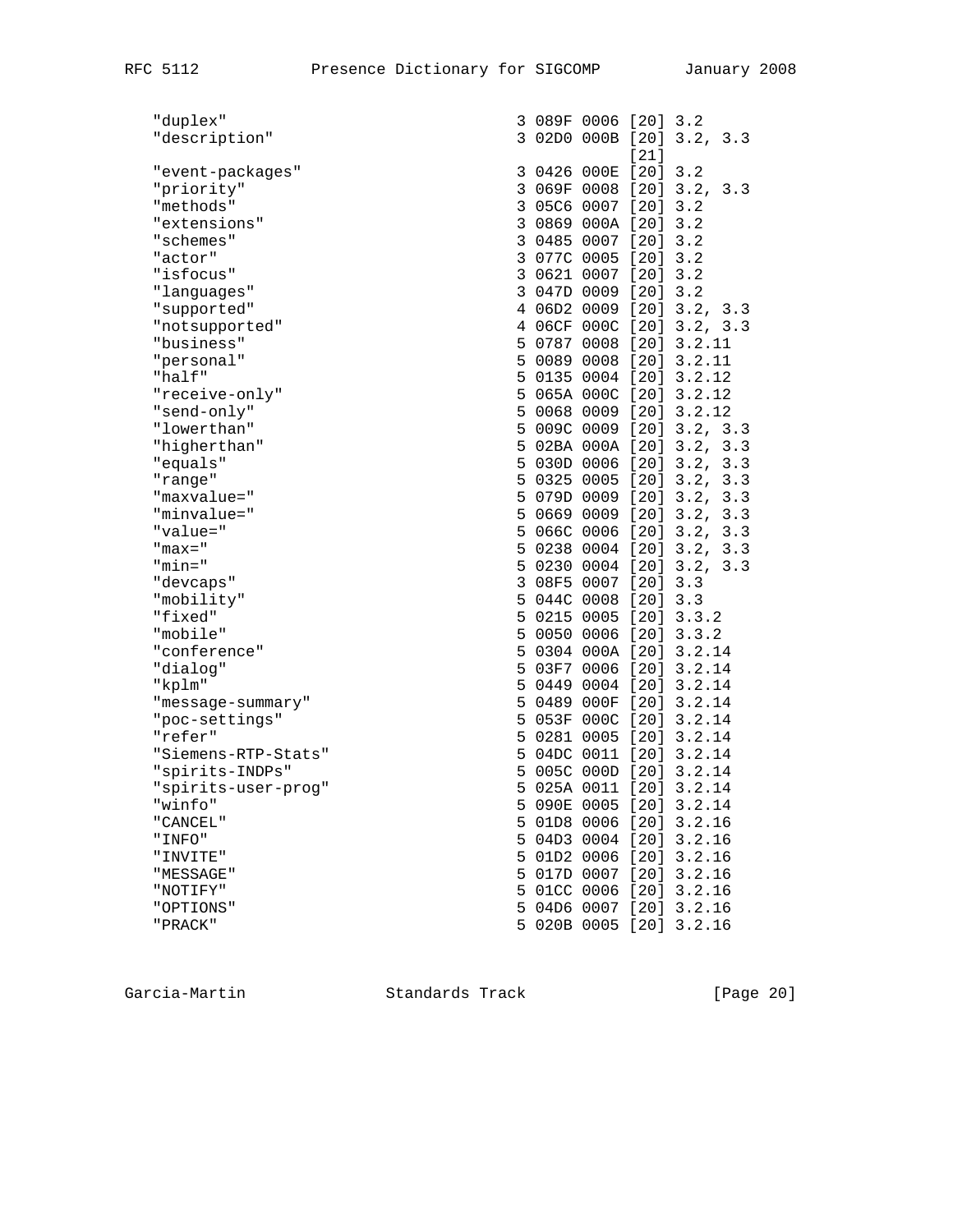| "PUBLISH"                       |   |                  |  | 5 01A7 0007 [20] 3.2.16 |
|---------------------------------|---|------------------|--|-------------------------|
| "REFER"                         |   |                  |  | 5 0116 0005 [20] 3.2.16 |
| "REGISTER"                      |   |                  |  | 5 011A 0008 [20] 3.2.16 |
| "SUBSCRIBE"                     |   |                  |  | 5 0146 0009 [20] 3.2.16 |
| "UPDATE"                        |   |                  |  | 5 01C6 0006 [20] 3.2.16 |
| "100rel"                        |   |                  |  | 5 0531 0006 [20] 3.2.17 |
| "early-session"                 |   |                  |  | 5 07CF 000D [20] 3.2.17 |
| "eventlist"                     |   |                  |  | 5 0462 0009 [20] 3.2.17 |
| "histinfo"                      |   |                  |  | 5 00F8 0008 [20] 3.2.17 |
| "join"                          |   |                  |  | 5 0454 0004 [20] 3.2.17 |
| "norefersub"                    |   |                  |  | 5 027F 000A [20] 3.2.17 |
| "path"                          |   |                  |  | 5 0071 0004 [20] 3.2.17 |
| "precondition"                  |   |                  |  | 5 0816 000C [20] 3.2.17 |
| "pref"                          |   |                  |  | 5 012E 0004 [20] 3.2.17 |
| "replaces"                      |   |                  |  | 5 073F 0008 [20] 3.2.17 |
| "resource-priority"             |   |                  |  | 5 0823 0011 [20] 3.2.17 |
| "sdp-anat"                      |   |                  |  | 5 087B 0008 [20] 3.2.17 |
| "sec-agree"                     | 5 |                  |  | 07C7 0009 [20] 3.2.17   |
| "tdialog"                       |   |                  |  | 5 03F6 0007 [20] 3.2.17 |
| "timer"                         |   |                  |  | 5 073B 0005 [20] 3.2.17 |
| "principal"                     |   |                  |  | 5 0475 0009 [20] 3.2.19 |
| "attendant"                     |   |                  |  | 5 0881 0009 [20] 3.2.19 |
| "msg-taker"                     |   |                  |  | 5 02E9 0009 [20] 3.2.19 |
| "information"                   |   |                  |  | 5 05B0 000B [20] 3.2.19 |
| "urn:oma:xml:prs:pidf:oma-pres" |   | 3 0556 001D [21] |  |                         |
| "service-description"           |   | 4 02C8 0013 [21] |  |                         |
| "service-id"                    |   | 4 04EC 000A [21] |  |                         |
| "version"                       |   | 4 0906 0007 [21] |  |                         |
| "willingness"                   |   | 4 040C 000B [21] |  |                         |
| "session-paticipation"          |   | 4 07D5 0014 [21] |  |                         |
| "registration-state"            |   | 4 03BE 0012 [21] |  |                         |
| "barring-state"                 |   | 4 03D1 000D [21] |  |                         |
| "overriding-willingness"        |   | 4 0401 0016 [21] |  |                         |
| "network-availability"          |   | 4 07F1 0014 [21] |  |                         |
|                                 |   |                  |  |                         |

Figure 2: Input Strings

Garcia-Martin **Standards Track** [Page 21]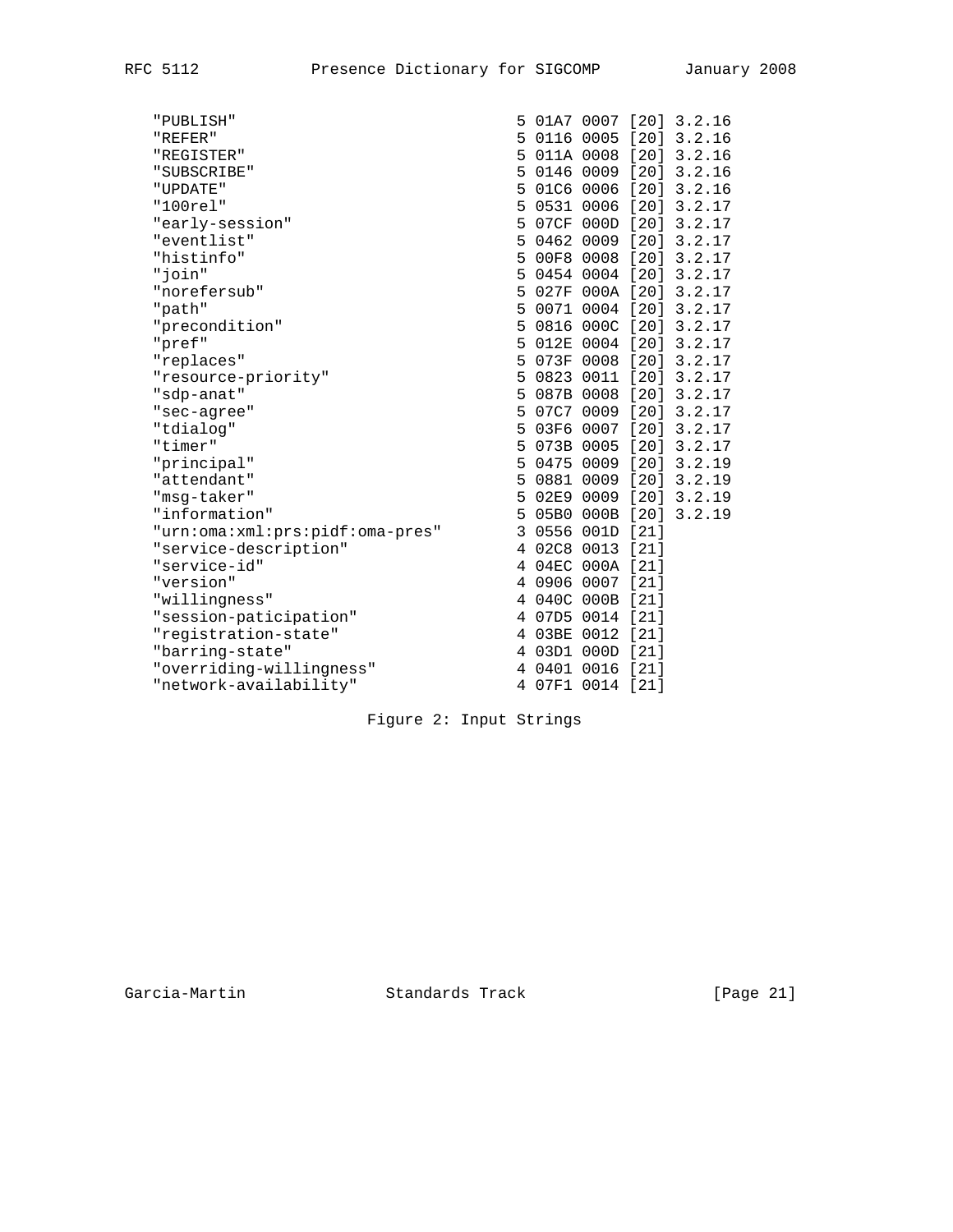References

Normative References

- [1] Bradner, S., "Key words for use in RFCs to Indicate Requirement Levels", BCP 14, RFC 2119, March 1997.
- [2] Price, R., Bormann, C., Christoffersson, J., Hannu, H., Liu, Z., and J. Rosenberg, "Signaling Compression (SigComp)", RFC 3320, January 2003.

Informative References

- [3] Deutsch, P., "DEFLATE Compressed Data Format Specification version 1.3", RFC 1951, May 1996.
	- [4] Rosenberg, J., Schulzrinne, H., Camarillo, G., Johnston, A., Peterson, J., Sparks, R., Handley, M., and E. Schooler, "SIP: Session Initiation Protocol", RFC 3261, June 2002.
	- [5] Roach, A., "Session Initiation Protocol (SIP)-Specific Event Notification", RFC 3265, June 2002.
	- [6] Yergeau, F., "UTF-8, a transformation format of ISO 10646", STD 63, RFC 3629, November 2003.
	- [7] Garcia-Martin, M., Bormann, C., Ott, J., Price, R., and A. Roach, "The Session Initiation Protocol (SIP) and Session Description Protocol (SDP) Static Dictionary for Signaling Compression (SigComp)", RFC 3485, February 2003.
	- [8] Sugano, H., Fujimoto, S., Klyne, G., Bateman, A., Carr, W., and J. Peterson, "Presence Information Data Format (PIDF)", RFC 3863, August 2004.
	- [9] Handley, M., Jacobson, V., and C. Perkins, "SDP: Session Description Protocol", RFC 4566, July 2006.
	- [10] Rosenberg, J., "A Data Model for Presence", RFC 4479, July 2006.
	- [11] Schulzrinne, H., Gurbani, V., Kyzivat, P., and J. Rosenberg, "RPID: Rich Presence Extensions to the Presence Information Data Format (PIDF)", RFC 4480, July 2006.
	- [12] Schulzrinne, H., "CIPID: Contact Information for the Presence Information Data Format", RFC 4482, July 2006.

Garcia-Martin **Standards Track** [Page 22]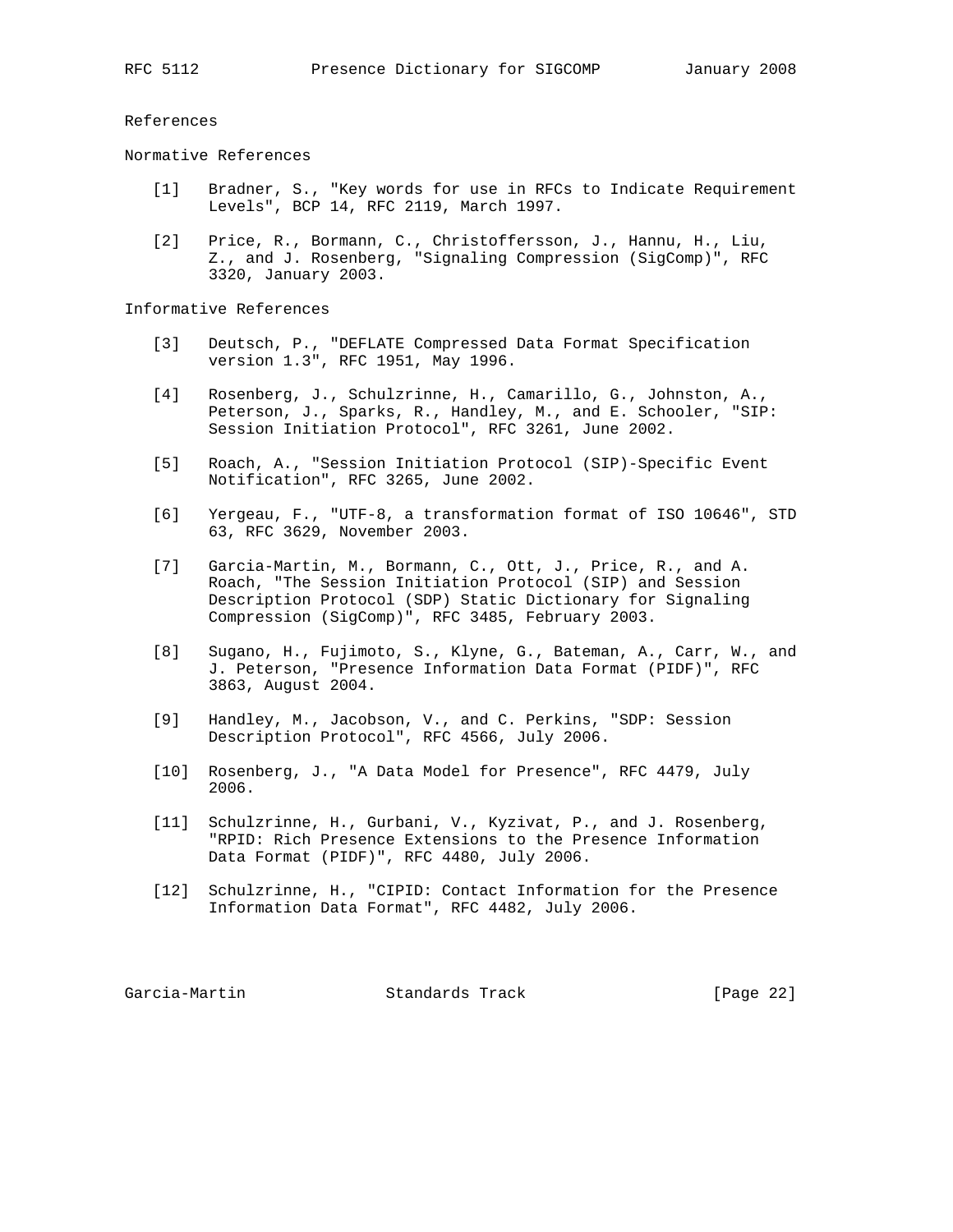- [13] Schulzrinne, H., "Timed Presence Extensions to the Presence Information Data Format (PIDF) to Indicate Status Information for Past and Future Time Intervals", RFC 4481, July 2006.
- [14] Urpalainen, J., "An Extensible Markup Language (XML) Patch Operations Framework Utilizing XML Path Language (XPath) Selectors", Work in Progress, March 2006.
- [15] Lonnfors, M.,Leppanen, E., Khartabil, H., and J. Urpalainen, "Presence Information Data format (PIDF) Extension for Partial Presence", Work in Progress, November 2006.
- [16] Peterson, J., "A Presence-based GEOPRIV Location Object Format", RFC 4119, December 2005.
- [17] Rosenberg, J., "An Extensible Markup Language (XML) Based Format for Watcher Information", RFC 3858, August 2004.
- [18] Khartabil, H., Leppanen, E., Lonnfors, M., and J. Costa- Requena, "An Extensible Markup Language (XML)-Based Format for Event Notification Filtering", RFC 4661, September 2006.
- [19] Roach, A., Campbell, B., and J. Rosenberg, "A Session Initiation Protocol (SIP) Event Notification Extension for Resource Lists", RFC 4662, August 2006.
- [20] Lonnfors, M. and K. Kiss, "Session Initiation Protocol (SIP) User Agent Capability Extension to Presence Information Data Format (PIDF)", Work in Progress, July 2006.
- [21] Open Mobile Alliance, OMA., "OMA Presence Simple V1.0.1, Presence Information Data Format PIDF Schema Description", November 2006.
- [22] Paoli, J., Maler, E., Yergeau, F., Sperberg-McQueen, C., and T. Bray, "Extensible Markup Language (XML) 1.0 (Fourth Edition)", World Wide Web Consortium Recommendation REC-xml-20060816, August 2006, <http://www.w3.org/TR/2006/REC-xml-20060816>.
- [23] Fallside, D. and P. Walmsley, "XML Schema Part 0: Primer Second Edition", World Wide Web Consortium Recommendation REC xmlschema-0-20041028, October 2004, <http://www.w3.org/TR/2004/REC-xmlschema-0-20041028>.

Garcia-Martin Standards Track [Page 23]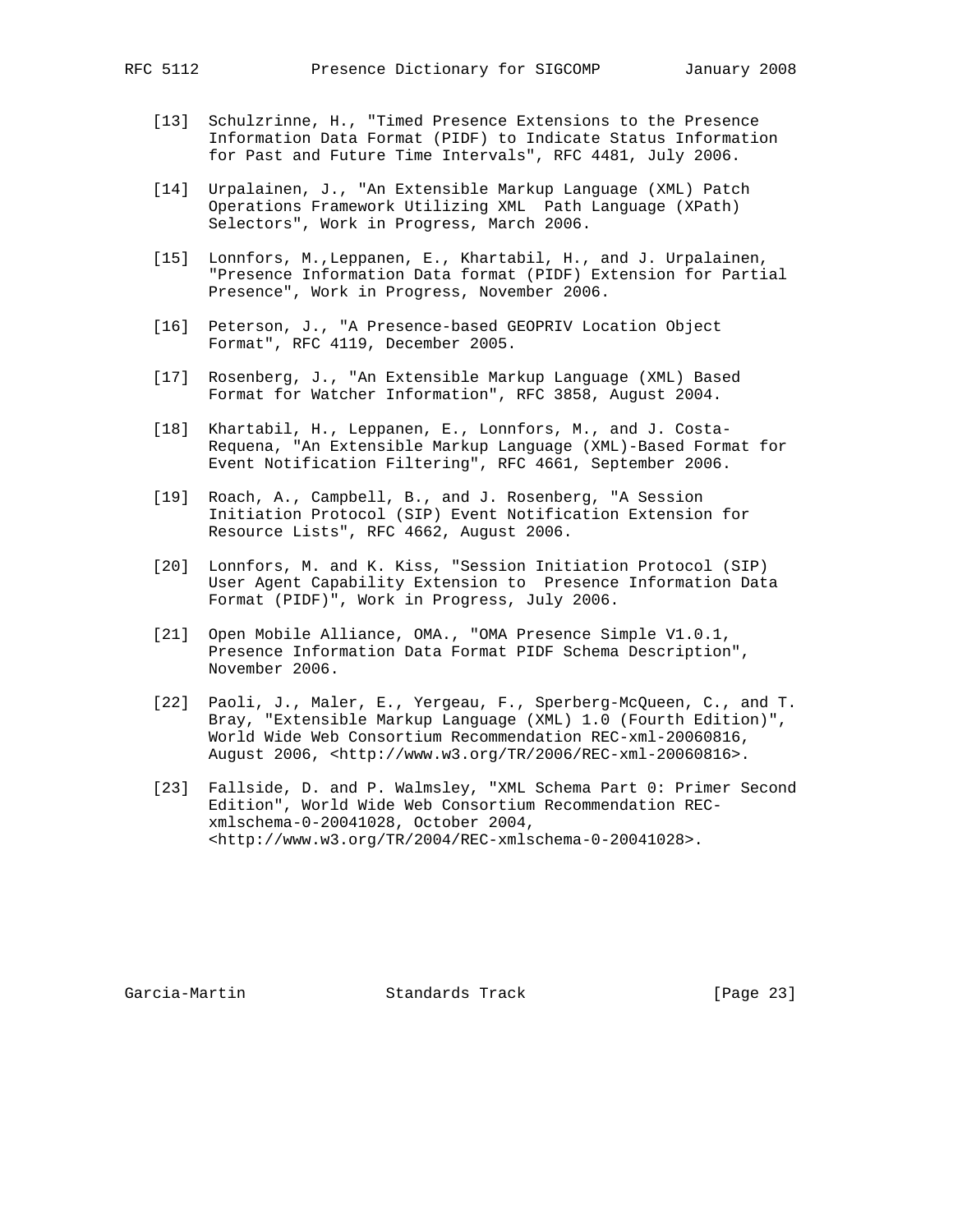Author's Address

 Miguel A. Garcia-Martin Nokia Siemens Networks P.O.Box 6 Nokia Siemens Networks, FIN 02022 Finland

EMail: miguel.garcia@nsn.com

Garcia-Martin Standards Track [Page 24]